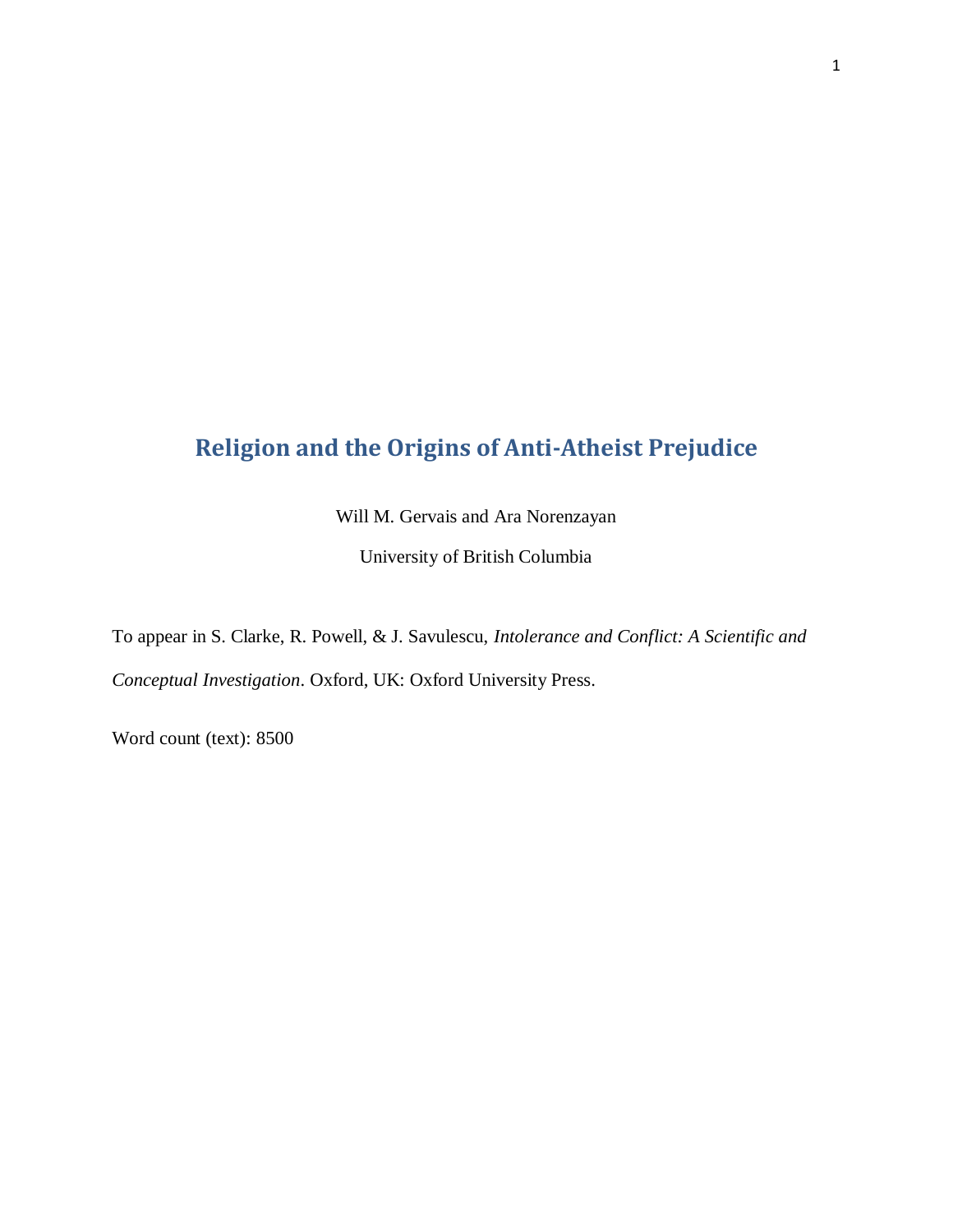*Those are not at all to be tolerated who deny the being of a God. Promises, covenants, and oaths, which are the bonds of human society, can have no hold upon an atheist. The taking away of God, though but even in thought, dissolves all.*

John Locke, *Letter Concerning Toleration* ([1983] 1689)

Over the past few decades, much ink has been spilled in attempts to understand the relationships between religion, intolerance and conflict. And, although, some progress has been made, religion's precise role in intolerance and intergroup conflict remains a poorly researched scientific topic. This oversight is remarkable given that the vast majority of the world is religious (Norris & Inglehart, 2004), and hardly a day goes by without religious conflict shaping events and making international headlines (The Washington Post, May 11, 2011).

To a large degree, researchers interested in religion, intolerance, and conflict have focused on conflicts between different religious groups. That is, much thinking and research is devoted to conflicts between different stripes of theists with differing cultural histories, religious traditions, and devotional practices. Though of course very important, this focus has sometimes obscured an even more fundamental divide: that between those who are believers and those who do not endorse any brand of theism. In this chapter we concentrate on this latter issue and report new research on the psychological bases of anti-atheist prejudice. This research is long overdue. Antagonism towards atheism is widespread, found worldwide and throughout history. Although we live in a world where most people are religious, the number of atheists worldwide is not trivial. Actual estimates of the prevalence of atheists worldwide are difficult to obtain, but if we use a straightforward definition of atheists as individuals who do not believe in a god or gods, the numbers likely exceed half a billion (Zuckerman, 2007); this number suggests that if atheists were considered a "religious" group, they would be the fourth largest one in the world, trailing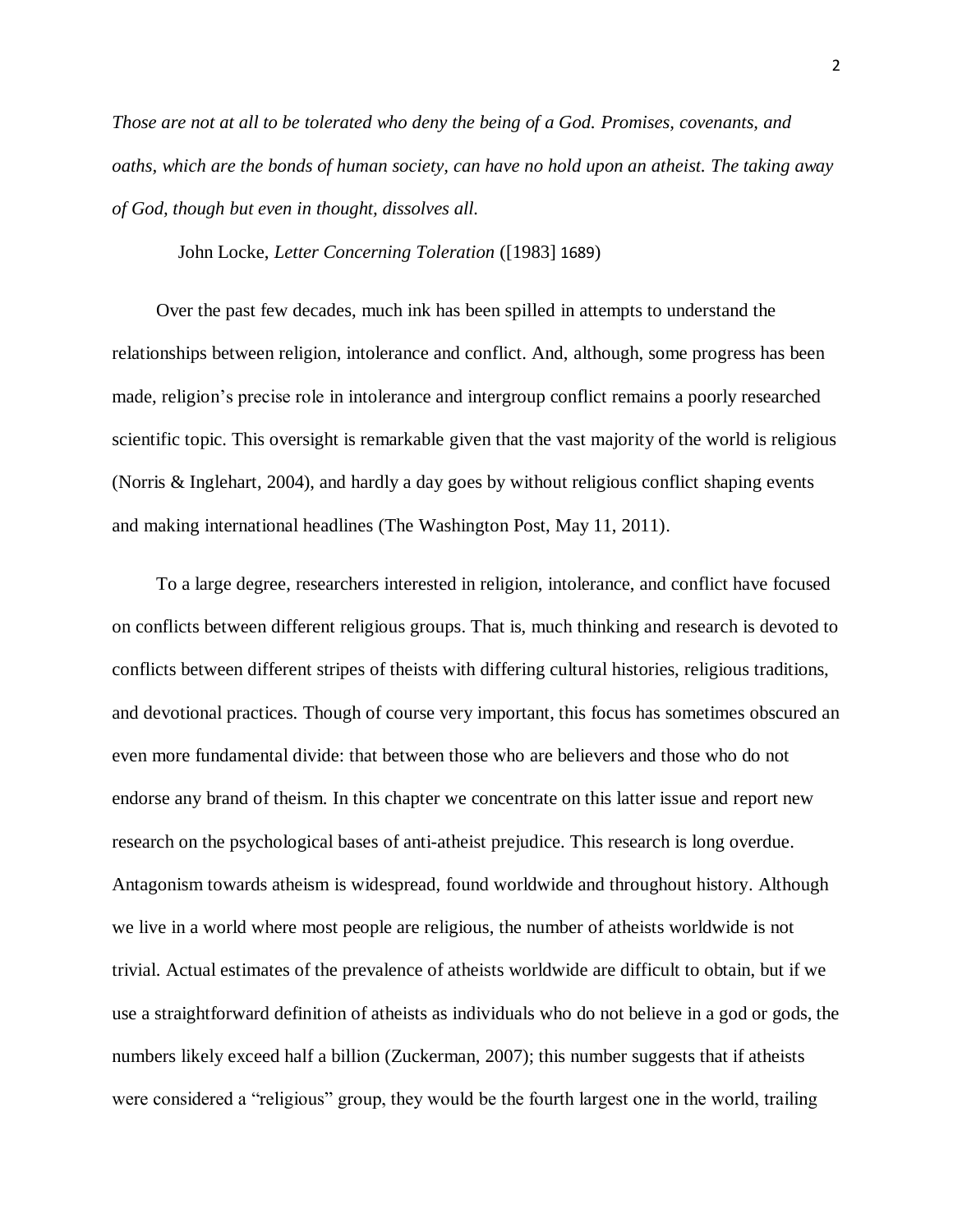only Christians, Muslims, and Hindus. Despite the considerable number of atheists in the world, antagonism towards atheists is perhaps the least understood and talked about prejudice. Moreover, greater understanding of anti-atheist prejudice has the potential to illuminate the evolutionary and cultural origins of religious belief itself, as well as provide fresh insights into the psychological bases of prejudice and intergroup conflict.

If there is one important insight in our understanding of religion's role in human social behavior, it is that it makes little sense to ask questions such as "Does religion breed intolerance?‖ A more sensible question is to ask *which* aspects of religion tend to be associated with which outcomes, whether prosocial or anti-social (Batson, this volume). What specific aspects of religion induce ingroup cooperation (Sosis & Alcorta, 2003; Norenzayan & Shariff, 2008) conflict with outgroups (Whitehouse, this volume; Ginges, Hansen, & Norenzayan, 2010), and under what specific socio-cultural contexts? This insight – that sharper focus on the constituent parts of what is broadly termed "religion" is of central importance to our analysis of the root causes of anti-atheist prejudice as well.

This chapter proceeds in six sections. (1) We highlight some examples of what we mean by "anti-atheist prejudice" and discuss why it poses somewhat of a psychological puzzle. This puzzle is resolved, we argue, by combining (2) an evolutionary perspective on the psychological origins of prejudice and conflict, and (3) an emerging synthetic approach that describes the evolutionary and cultural forces that lead to both the cross cultural recurrence and variability in religious beliefs, and (4) We bring these two lines of thought together to derive a number of specific hypotheses about anti-atheist prejudice. (5) We describe a number of empirical findings that support this framework, and (6) discuss some key implications. Finally, we integrate insights from across these sections, and offer suggestions for future research.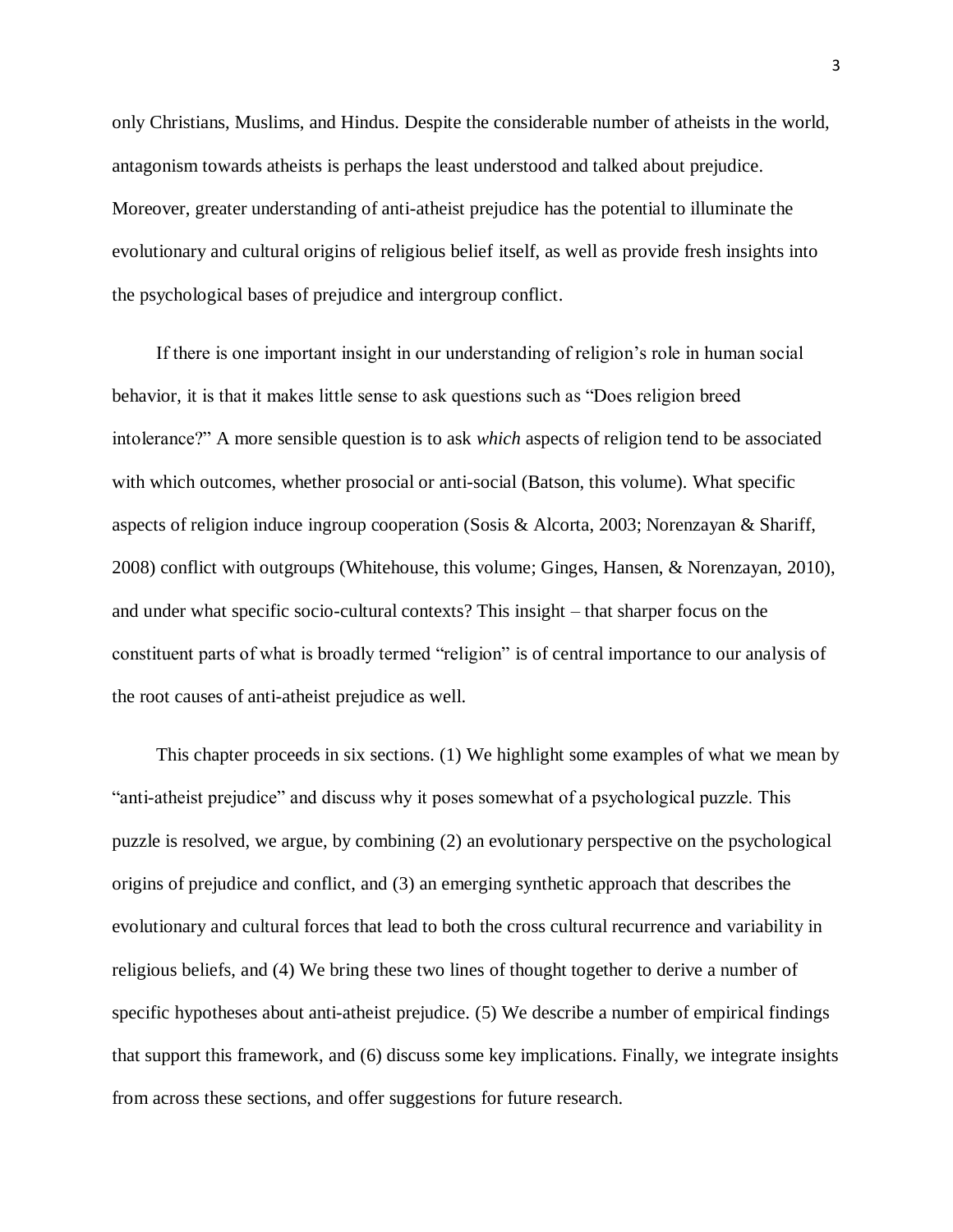#### **Anti-Atheist Prejudice**

Today, Article 6, Section 8 of North Carolina's state constitution reads "The following persons shall be disqualified for office: First, any person who shall deny the being of Almighty God." Only after disqualifying atheists from office does the constitution dismiss other riffraff, such as those convicted of treason, felony, corruption, malpractice in office, or those who have previously been impeached from office. Although this antiquated piece of law is clearly in conflict with the US Constitution's prohibition against religious tests for political candidates, it is still on the books. And, as recently as 2009, some North Carolina citizens attempted to wield the law against a recently elected city councilor who happened to admit that he does not believe in God (Schrader, 2009). This example, far being an isolated example of negative attitudes towards atheists, may be representative of attitudes that are much more widespread.

The Gallup organization routinely uses hypothetical voting polls to gauge the degree to which different groups of people are tolerated and accepted in Americans society. And, in general, Americans are tolerant of diverse political candidates (or at least they report that they would be tolerant). For instance, the 2008 Presidential election presented perhaps the most diverse group of legitimate candidates in history, and a February 2007 Gallup poll indicated that most people reported a willingness to vote for candidates who are Catholic (95%), African American (94%), Jewish (92%), female (88%), Hispanic (87%), Mormon (72%), twice divorced but currently married (67%), elderly (57%), or homosexual (55%). Of the provided list of hypothetical candidates, only an atheist candidate (45%) could not garner a majority vote. Interestingly, although tolerance for most outgroups (as measured in similar polls) has increased steadily throughout the last five decades, this has been much less true of tolerance for atheists (e.g., Edgell, Gerteis, & Hartmann, 2006). To illustrate, although Gallup respondents were more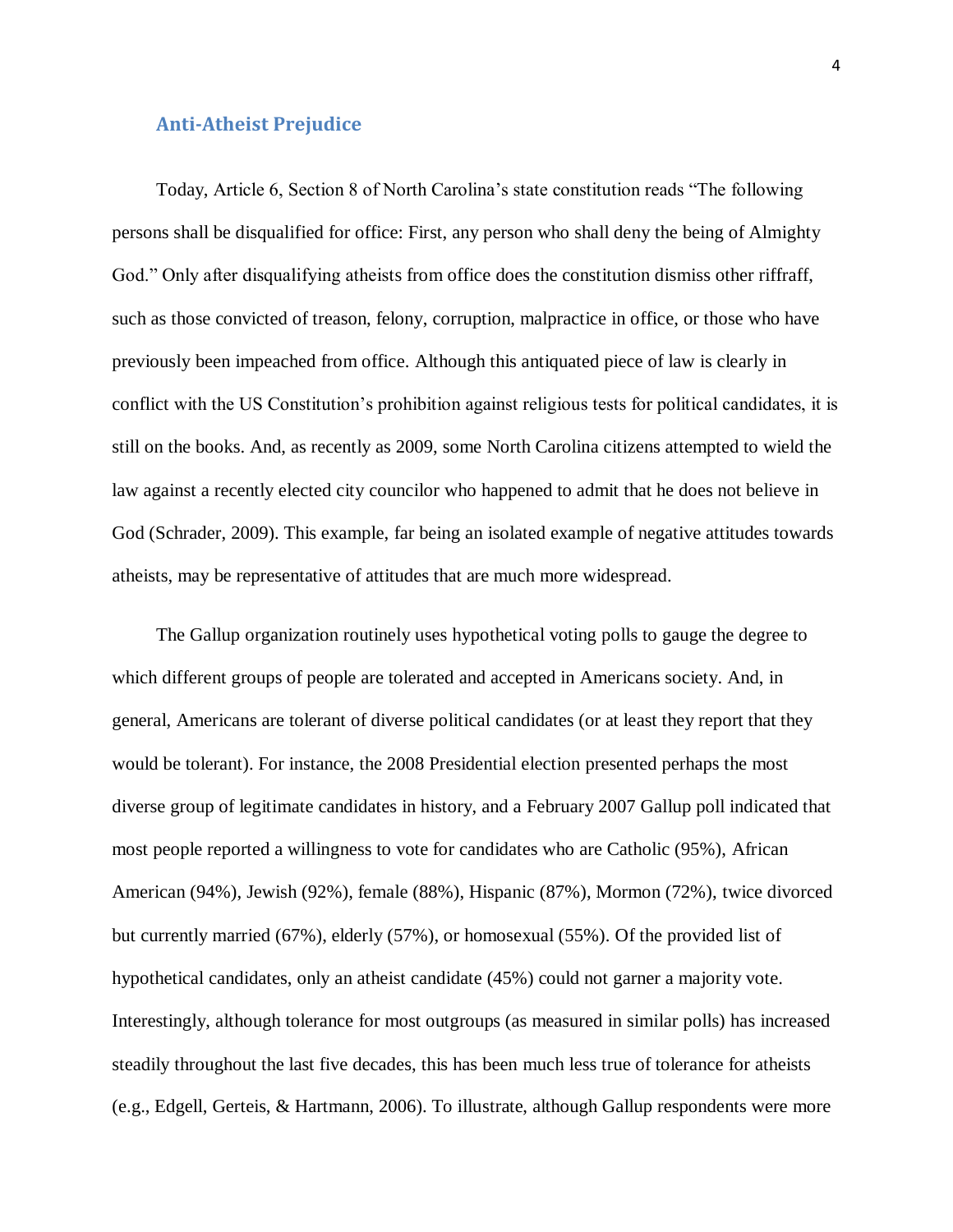than twice as likely to say they would vote for a gay candidate in 1999 than in 1978, this same timespan saw only about an 8% increase in political tolerance for atheists.

Exclusion of atheists is not solely limited to the political domain. Edgell and colleagues (2006) surveyed Americans' views on two other issues: whose vision of America you disagree with, and who you would disapprove of your children marrying. Approximately 40% of respondents indicated that atheists do not agree with their vision of America, markedly more than Muslims (26%), homosexuals (23%), Jews (7%) or African Americans (5%). Atheists fared no better as potential marriage partners, with about 48% of respondents indicating that they would disapprove of an atheist joining the family. Once again, Muslims (34%) and African Americans (27.2%) were more tolerated than were atheists. An atheist's potential problems don't even end with courtship, however, as there is a notable lack of faith in atheists' abilities to raise upstanding citizens. A 2002 Pew poll revealed that more than 60% of Americans feel children who receive a religious upbringing are more likely to be moral adults, and nearly half those surveyed also responded that, as an adult, belief in God is a *necessary* prerequisite for moral behaviour. Edgell and colleagues  $(2006, p. 211)$  concluded that "atheists are less likely to be accepted, publicly and privately, than any others from a long list of ethnic, religious, and other minority groups."

It is important to highlight three important facts about anti-atheist prejudice. First, it is widespread in America, but is not unique to it. International surveys show that wherever there are religious majorities, that is, most of the world, there is high levels of anti-atheist prejudice (although there are mitigating factors, which we discuss later). Second, despite the worldwide prevalence of this prejudice, international surveys also show that there is considerable variability in the prevalence of this prejudice across nations. For example, there is virtually no rejection of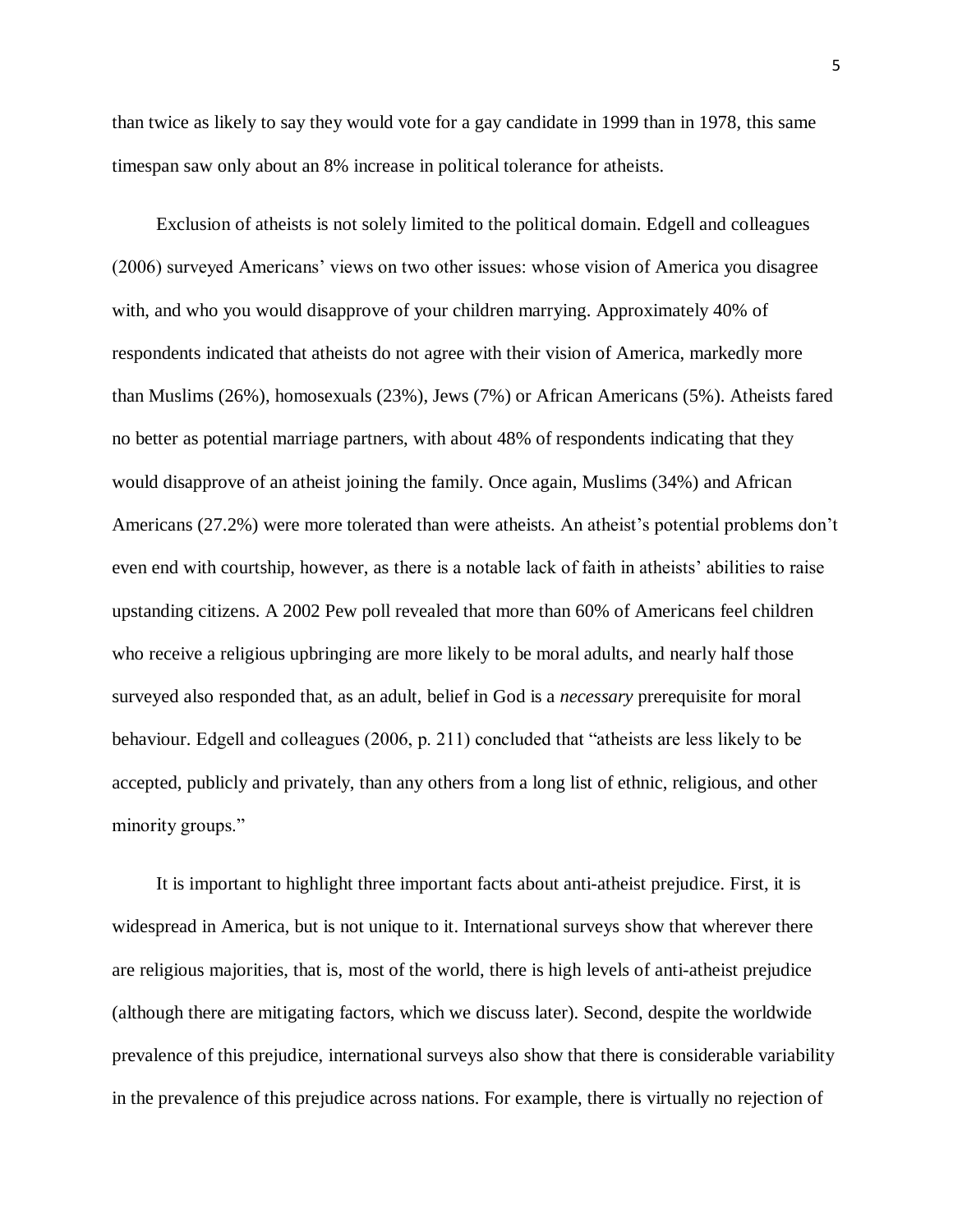atheists in Scandinavian societies such as Denmark and Sweden (Zuckerman, 2008). In providing an account of the causes of this prejudice, we must also explain this cultural variability. Third, anti-atheist prejudice is not just a contemporary phenomenon -- it has deep historical roots, even in democracies that have inherited ideals of the Enlightenment. Even a figure such as John Locke, not exactly a religious zealot, advised against tolerance of atheists in his *Letter Concerning Toleration*!

Why should atheists be the targets of such deep levels of distrust? After all, atheists are individually inconspicuous and collectively inconsequential. They are not a visible, coherent, or powerful group of people. There is no such thing as identifiable atheist attire, cuisine, or music. From the perspective of much psychological research on prejudice, atheists should be ignored, rather than despised. Indeed, one standard way to define prejudice is treating an individual differently based on perceived group attributes (e.g., "Jon's African American, I'll bet he'd like to play on our basketball team"). However, in the case of atheists, it is unclear if there are any aggregate group-level traits that observers apply to individual nonbelievers. As British comedian Ricky Gervais (2010) puts it, "Saying atheism is a belief system is like saying not going skiing is a hobby."

Throughout the rest of this chapter, we will argue that traditional psychological approaches to prejudice, despite making significant advances (e.g., Brewer & Brown, 1998), fall short of explaining persistent negative perceptions of atheists in particular. To understand this particular brand of prejudice, one must appreciate two insights that have emerged in recent years. First, anti-atheist prejudice makes little sense if one views prejudice as a simple unidimensional construct (e.g., "liking" some people and "disliking" others), rather than a suite of nuanced reactions to specific perceived threats coming from different outgroups. Second, anti-atheist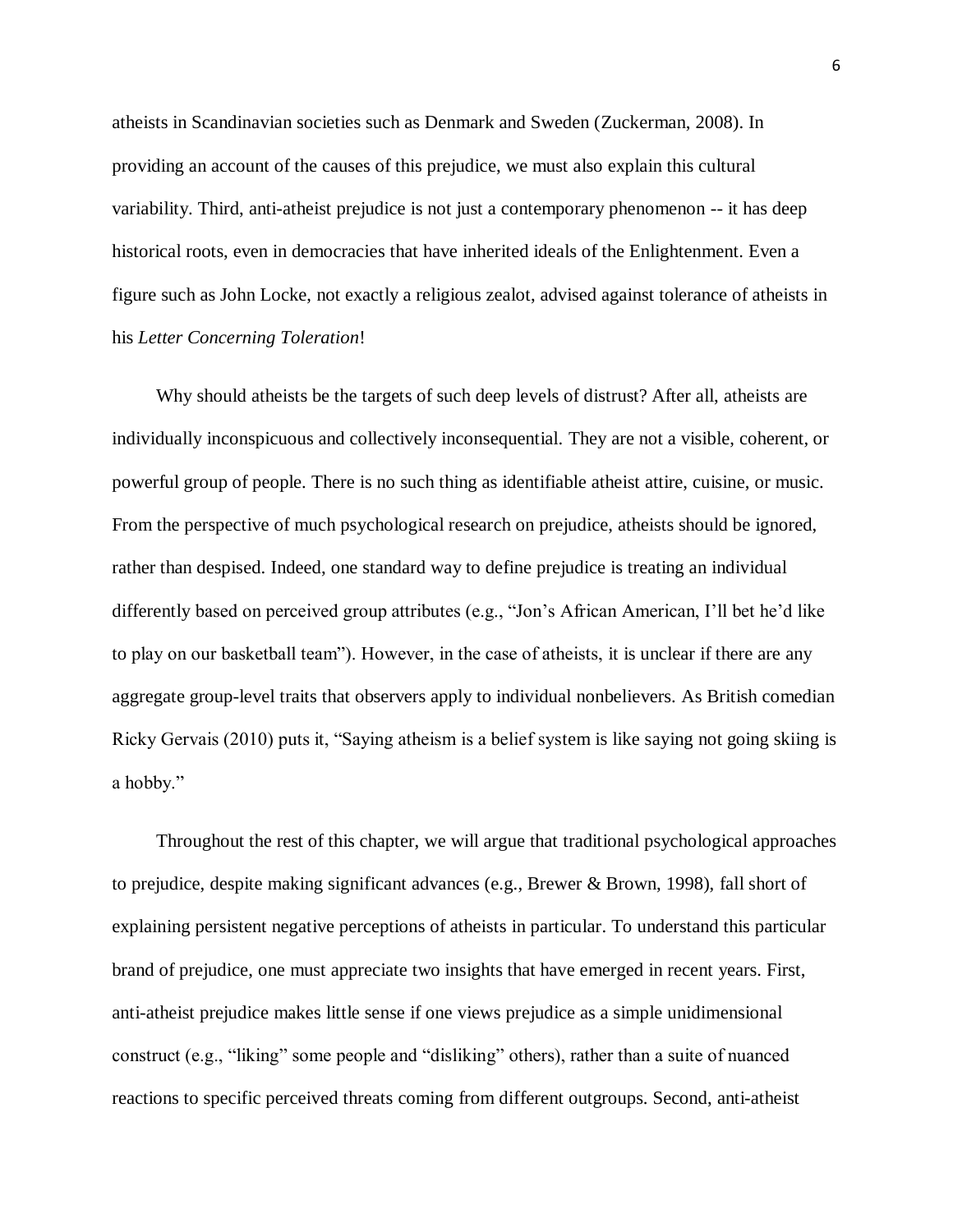prejudice makes little sense without first considering the social, cultural, and evolutionary functions of religious beliefs.

## **The Diversity of Prejudices**

To understand the psychological bases of anti-atheist prejudice, we must first take a brief historical digression through the prejudice literature. Classically, researchers have viewed prejudice as a simple unidimensional construct. In this view, we tend to "like" people who are similar to us in some way, and we tend to "dislike" dissimilar others. This approach has yielded a number of impressive insights (see, e.g., Brewer & Brown, 1998 for a review), and still influences modern prejudice research. For example, many of the tools that researchers use to measure prejudice simply gauge the degree to which people feel generally positively towards outgroups, or associate outgroup members with positively valenced words (e.g., Greenwald, McGhee, & Schwarz, 1998). And some of these important insights have led to effective policy interventions that seem broadly applicable, such as the idea that equal-status contact between groups can have powerful effects on promoting positive feelings, trust and cooperation (e.g., Pettigrew & Tropp, 2006).

Over the past decade, however, the multidimensional nature of prejudice has become more apparent. One prominent approach partitions prejudice into two separate dimensions: perceived warmth (e.g., friendliness, pleasantness) and perceived competence (e.g., intelligence, capability) (e.g., Cuddy, Fiske, & Glick, 2007; Fiske, Cuddy, Glick, & Xu, 2002). This perspective helps highlight the textured reactions that characterize some prejudices. For example, people tend to pity individuals seen as high in warmth but low in competence—such as individuals with mental disabilities—but envy people seen as high in competence but low in warmth—such as rich folks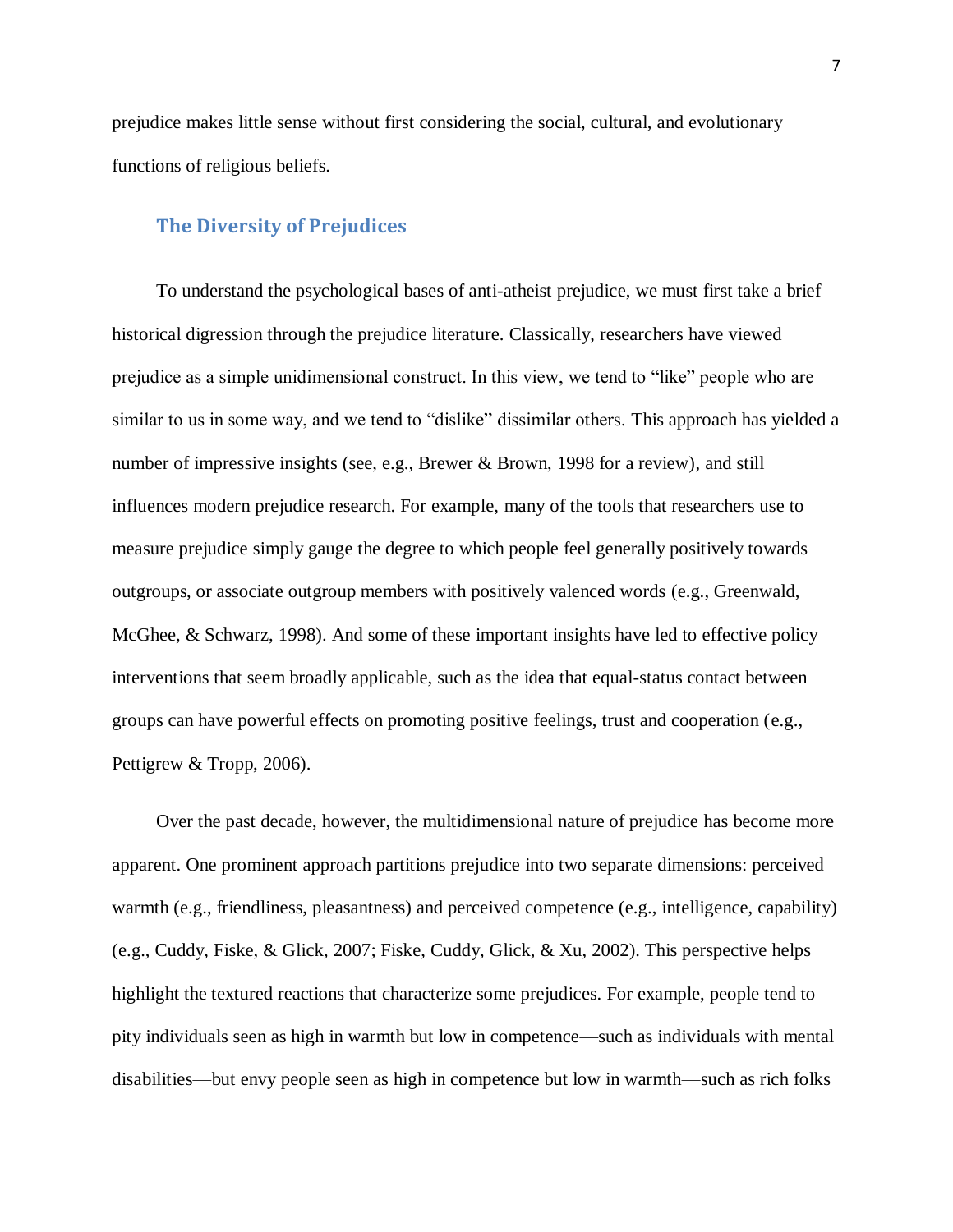(Cuddy, et al., 2007). At the same time, however, this perspective has significant trouble distinguishing many seemingly distinct different types of prejudice. For example, prejudice against Muslims, blacks, Hispanics, and gays seem quite distinct, yet these groups are rated as comparably warm and competent (Fiske, et al., 2002, Study 2). Apparently, more than two dimensions are necessary to explain diverse prejudices.

Recognizing this, a number of evolutionarily-inspired researchers (e.g., Cottrell & Neuberg, 2005; Kurzban & Leary, 2001; Schaller & Neuberg, 2008) have argued that specific forms of prejudice manifest from different central adaptive challenges that humans face. According to this evolutionary perspective, different types of people may be perceived as threats to different functional goals such as finding reliable exchange partners, avoiding pathogens, and avoiding threats to physical safety. The threats themselves are functionally distinct, with different optimal solutions, leading attitudes towards different potentially threatening people to be characterized by separate and distinct reactions.

In concrete terms, this means that, rather than trying to explain "prejudice" broadly, a more nuanced approach would focus on the specific threats that a given group is perceived to pose, as well as the specific reactions people have to such a threat. For example, Cottrell & Neuberg (2005) found that although a unidimensional measure of prejudice could not really distinguish between anti-black prejudice and anti-gay prejudice, both prejudices manifest themselves in markedly different ways. American undergraduates of European descent intuitively judged African American men as threats to personal safety and property, and therefore experienced *fear*. But the same undergraduates intuitively judged gay men as potential pathogen vectors who threaten health, leading to *disgust* reactions.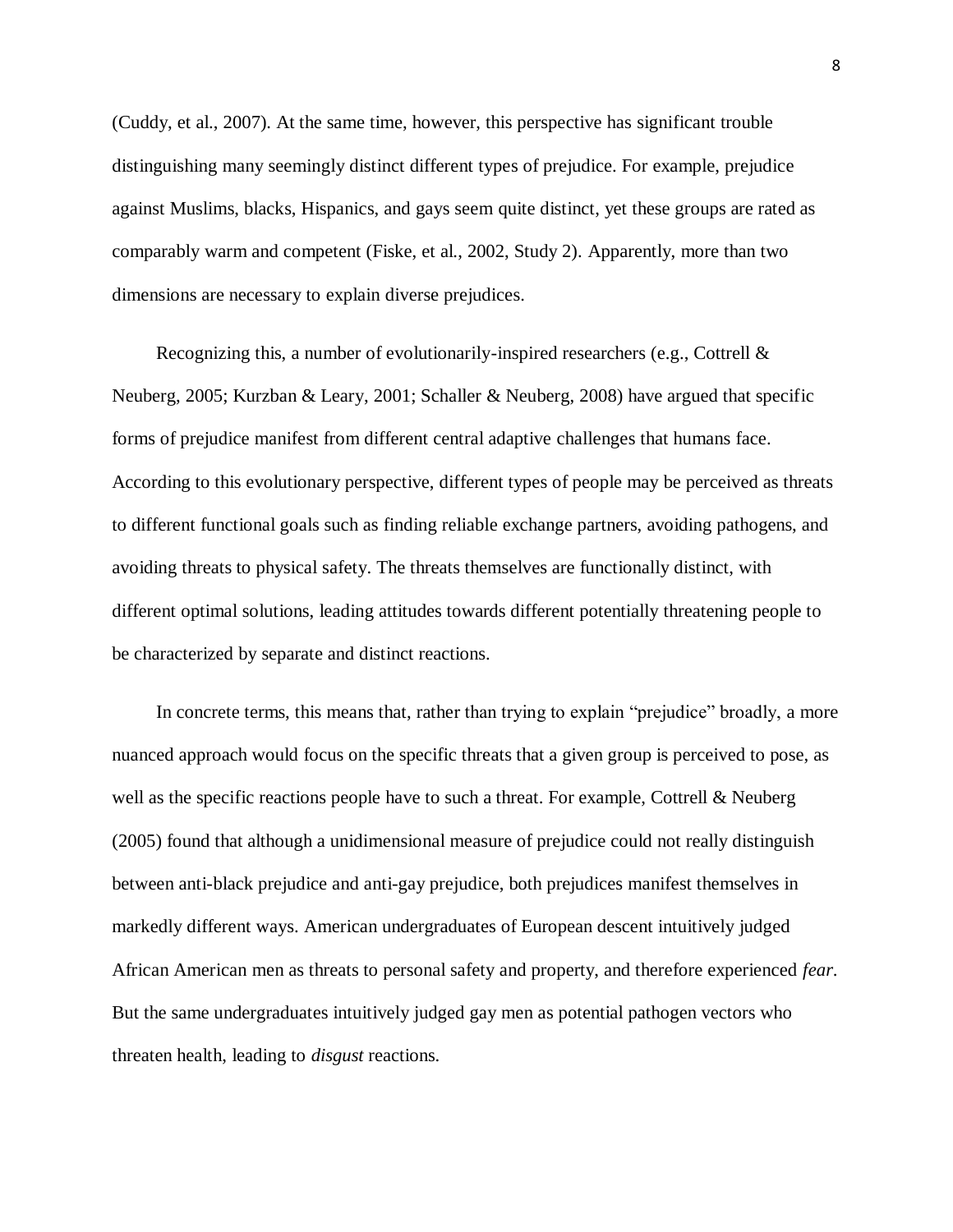Above and beyond any given empirical contribution, the evolutionary approach suggests a novel and powerful approach for understanding any specific form of prejudice. First, is to identify any potential functional threats that a given outgroup might be perceived to pose. Second, is to identify potential adaptive reactions to a perceived threat. This framework thus has tremendous potential for solving the puzzle of anti-atheist prejudice, providing that a specific perceived threat can be identified. Atheists lack belief in gods. By exploring the possible functions of supernatural agent beliefs, researchers might be able to determine what a lack of belief in gods might be perceived to threaten.

## **Religious Prosociality: In Belief in God We Trust**

What is the threat that interactions with disbelievers are perceived to pose? To understand this perceived threat, we must appreciate the partly religious origins of large-scale cooperation in human societies. And this requires that we take a detour and consider why large-scale cooperation is an evolutionary puzzle.

Individual members of most species limit their cooperation to a few close members of kith or kin. In contrast, humans readily form large groups, cooperate with a large number of people, and do so even in largely anonymous contexts. From an evolutionary framework, this largescale cooperation is initially somewhat puzzling because cooperative groups rely on costly investments by individual members. However, a freerider could join the group and accrue the benefits of group living without actually investing any of his or her own effort. In a cooperative group, therefore, defection (non-cooperation) is always advantageous to individual freeriders, but harmful to the functioning of the group as a whole (e.g., Sober & Wilson, 1998). Hence, large scale cooperation has long been recognized as a central adaptive challenge in human evolution,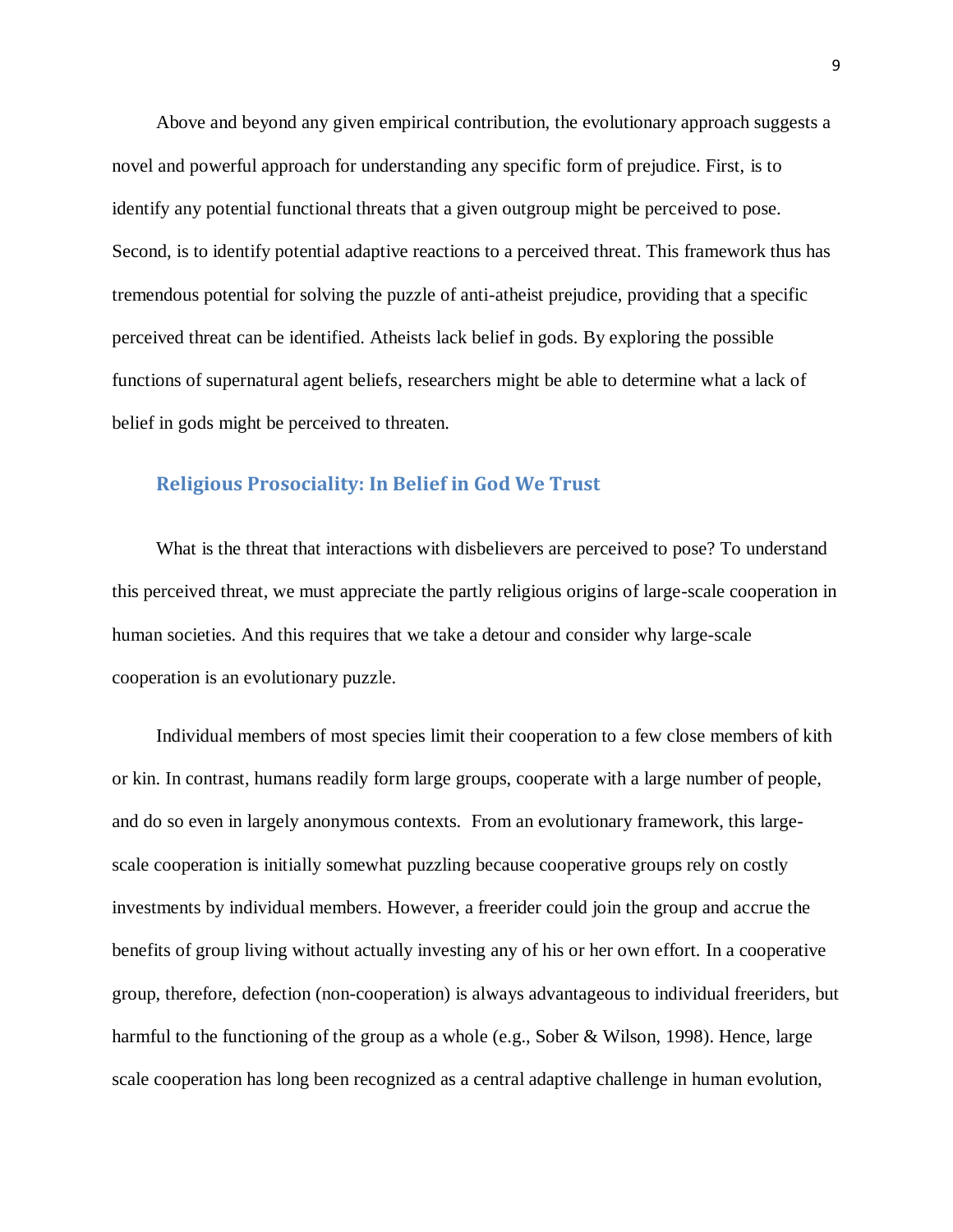and researchers have produced a number of potential solutions to this dilemma (e.g., Fehr & Fischbacher, 2003; Henrich & Henrich, 2007). For example, kin selection (Hamilton, 1964) and reciprocal altruism (Trivers, 1971) provide solutions to cooperation among genetically related individuals and individuals who repeatedly interact, respectively.

However, kin selection fails to explain cooperation among nonrelatives, and reciprocal altruism fails to explain cooperation among strangers who have little access to information about each others' cooperative reputations and little chance of repeated interaction. That is, neither kin selection nor reciprocal altruism can explain large scale human cooperation (Henrich, 2004; Henrich, et al., 2005). Both fail under conditions in which cooperation is actually and routinely observed among humans.

An alternative mechanism for eliminating freeriders stems from punishment. If there exists a plausible risk that freeriders will be caught and punished for their actions, potential freeriders may curtail their selfishness (Henrich, 2006; Henrich, et al., 2006). This solves one problem, but creates another. After all, who does the punishing? As with first-order cooperation, punishing freeriders is costly. All members of a group benefit from the presence of individuals willing to punish freeriders, but individual punishers will be outcompeted by those who freeride on their punishment duties. This argument can be repeated *ad infinitum*.

Some types of supernatural agent beliefs might be able to cut through this infinite regress. Across cultures, gods are seen as intentional social agents with whom people can interact (e.g., Waytz et al, 2010; Norenzayan & Gervais, in press). However, there is considerable variability in the described abilities of different gods. Among the world's most culturally successful religions, the gods are described as possessing the ability to monitor human behaviour, and have moral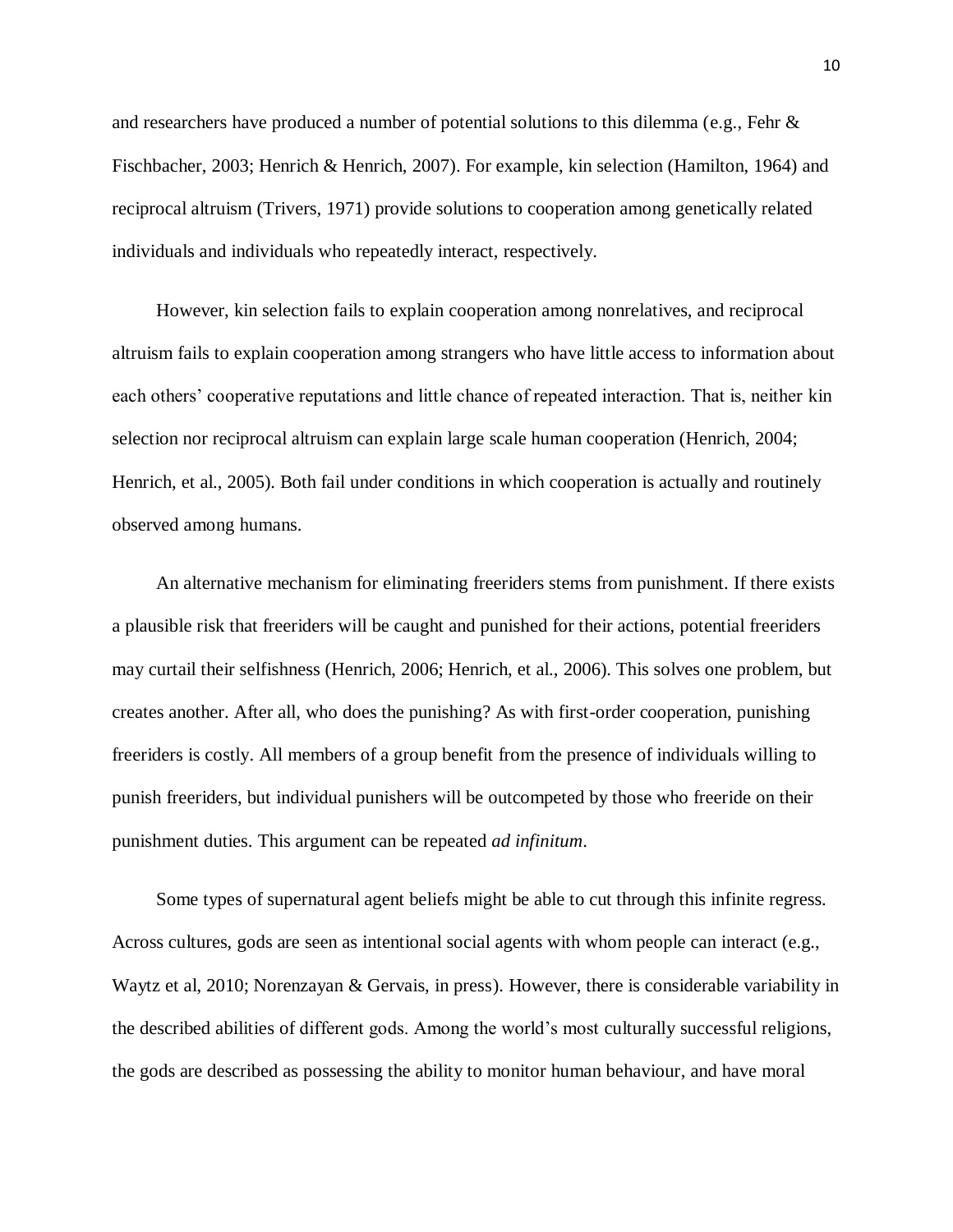interest in rewarding normative behaviors and punishing transgressions (e.g., Norenzayan & Shariff, 2008). Thus, if people actually treat their gods as strategic agents who might punish freeriding, then beliefs in moralizing gods could promote large scale cooperation without requiring individually costly punishment (e.g., Johnson & Bering, 2006; Johnson & Kruger, 2004; Norenzayan & Shariff, 2008; Shariff & Norenzayan, 2011). There are important debates regarding the precise mechanisms and evolutionary origins of these beliefs, which we do not discuss here (for a recent review and critical discussion, see Schloss & Murray, 2011; see also Norenzayan & Shariff, 2008; Norenzayan, Shariff, & Gervais, 2009). However there is agreement that these beliefs have played an important role in the emergence of human cooperation.

To see how beliefs in these potent "supernatural watchers" could have played a central role in promoting nice behavior in anonymous contexts, it is important to appreciate how powerful social monitoring incentives are. Economic game studies have shown that people are more prosocial when the situation is not anonymous, and when repeated future interactions are expected, that is, when people expect to be monitored (Fehr & Gaechter 2002). Moreover, even subtle cues of being watched, such as incidental exposure to schematic drawings of human eyes, increase prosocial behavior in anonymous economic games (Haley & Fessler 2005) and decrease cheating in naturalistic settings (Bateson, Nettle,  $\&$  Roberts 2006). If human watchers encourage nice behavior, it is no surprise that omniscient, morally concerned supernatural watchers do as well, as long as they are genuinely believed and readily come to mind. Critically, these gods have the powerful advantage that cooperative interactions are believed to be under monitoring even when no one is watching, that is, when the situation is objectively anonymous. Moreover, actual punishment is not necessary to elicit good behavior; the mere implied presence of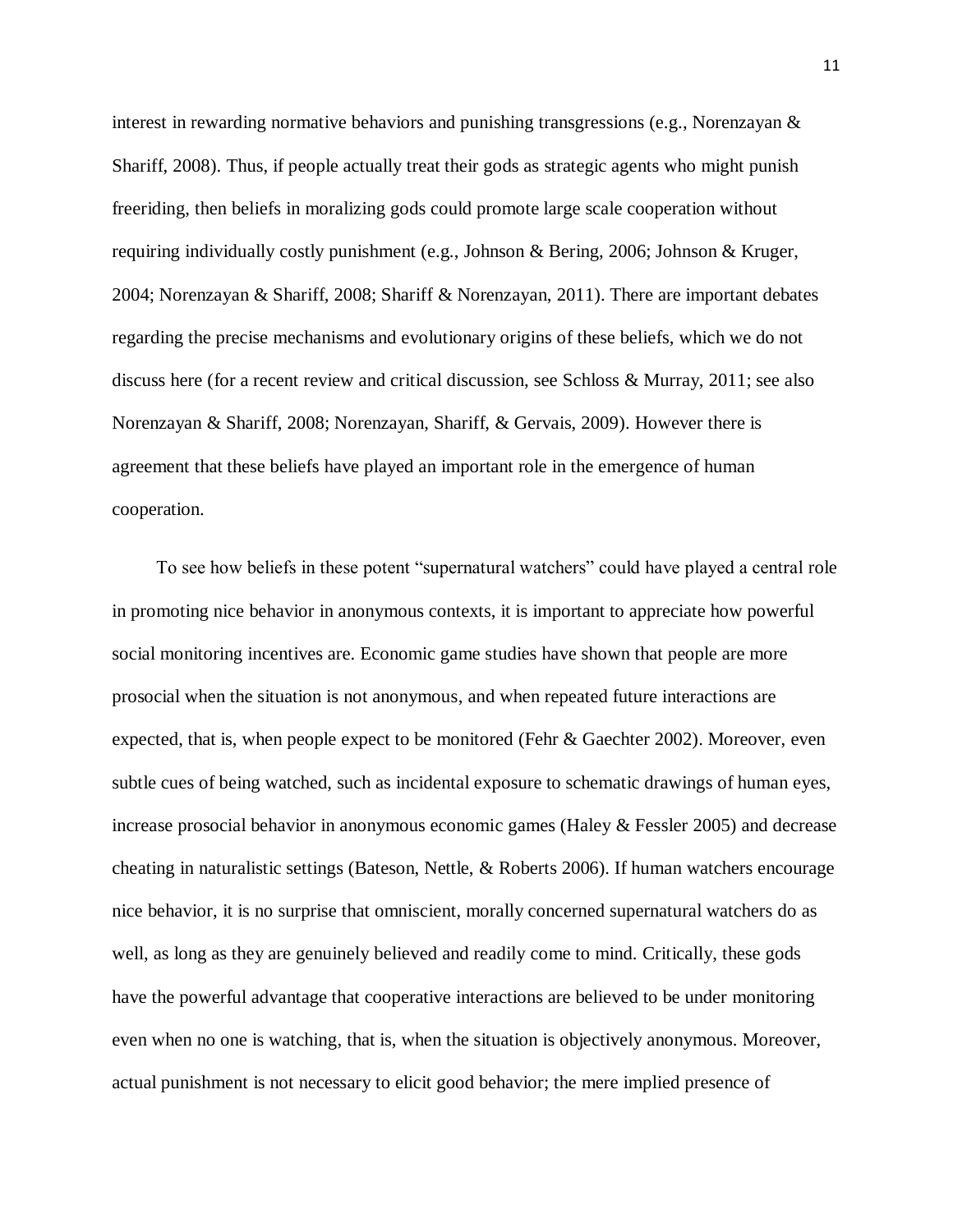supernatural monitors, and the threat of punishment (rather than actual punishment) is enough to deter individuals from following their selfish urges and help address the problem of anonymity that plagues large groups.

There is both cross-cultural evidence and laboratory research to support these ideas. First, across 186 separate cultures, belief in morally-concerned gods who can police behaviour is more likely in larger cooperative groups (Roes & Raymond, 2002), lending support to the idea that belief in these gods culturally spread to solve the problem of large-scale cooperation. Second, a variety of experimental and cross-cultural evidence indicates that belief in monitoring gods encourages greater cooperation with strangers. For example, Henrich and colleages (2010) found that believers in the omniscient, moralizing gods of world religions (e.g., Islam, Christianity) are more generous in anonymous economic games. In the lab, subtle experimental reminders of supernatural agents and religious concepts increase volunteerism (Pichon, Boccato, & Saroglou, 2007), honesty (Bering, et al., 2005; Randolph-Seng & Nielsen, 2007), and anonymous generosity (Shariff & Norenzayan, 2007). Although there are potential alternative explanations for these findings (for a critical review, see Norenzayan & Shariff, 2008), there is growing evidence consistent with the idea that belief in gods who are omniscient, powerful, and morally involved encourage prosocial behavior in anonymous contexts. Furthermore, recent evidence confirms that beliefs in watchful, punishing supernatural agents affect people in largely similar ways as does being observed by other humans. For example, if people are performing in front of a human audience or a video camera, they may feel self-conscious (social psychologists refer to this as *public self-awareness*). In addition, people tend to cast themselves in a positive light when they feel that they are targets of social scrutiny. Gervais and Norenzayan (2012) found that subtle reminders of God cause these exact same effects in believers.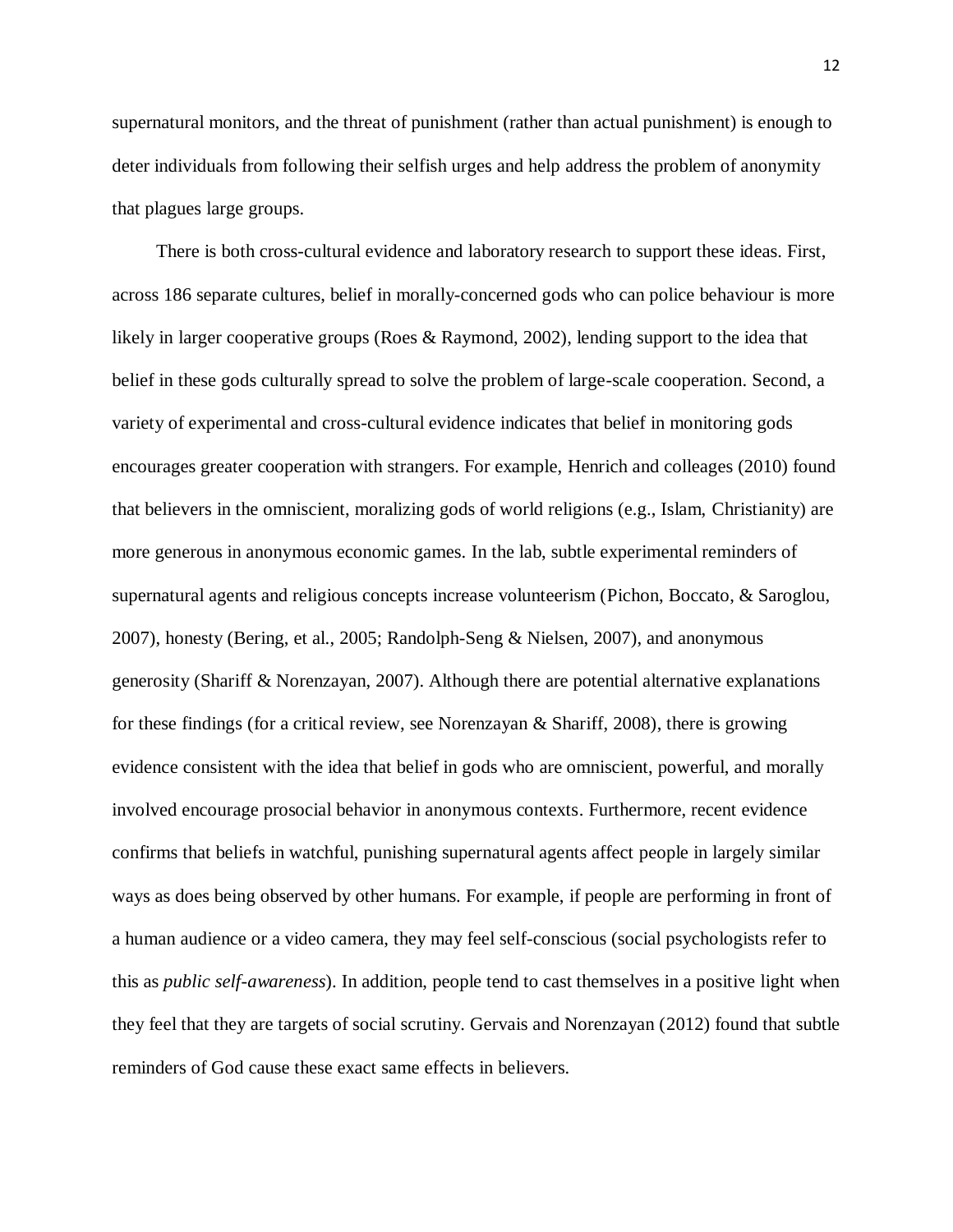To summarize, beliefs about monitoring, policing gods cause the same suite of cooperative effects caused by being watched by other humans. Because cooperativeness stabilizes only when cooperators seek likeminded cooperators (e.g., Henrich & Henrich, 2007), people are quite discriminating about their social partners. In other words, cooperators are quite selective about who they trust. Taking this a step further, sincere expression of belief in these gods, to the extent that it encourages cooperative behavior, could be taken as a signal of another's cooperative intentions. The connection between belief in gods and group-level cooperation may therefore suggest a potential perceived threat posed by religious nonbelievers.

# **Atheists Seen as Freeriders**

To succeed in the social world, individuals must figure out who can be trusted and who should be treated with suspicion. Indeed, trustworthiness is the single most valued trait in others (Cottrell, Neuberg, & Li, 2007). However, trustworthiness cannot generally be observed directly; instead it must be indirectly inferred from other cues (Simpson, 2007). According to the logic of religious prosociality that we just presented, belief in watchful gods might serve as one such cue for believers. That is, believers may view others' belief in God as a potent signal that others may be trusted to comply with prosocial norms.

Recent behavioral economic evidence supports this possibility. In the Trust Game, one participant (the Giver) is given a sum of money and offered the option to transfer any of this money to another participant (the Receiver). Any money that the Giver transfers is multiplied by the researcher, and the Receiver then decides how much money to keep for herself, and how much to give back to the Giver (*sans* multiplication). So, for example, a Giver might receive \$10 and transfer all \$10 to the Receiver. The initial \$10 would be tripled, leaving the Receiver to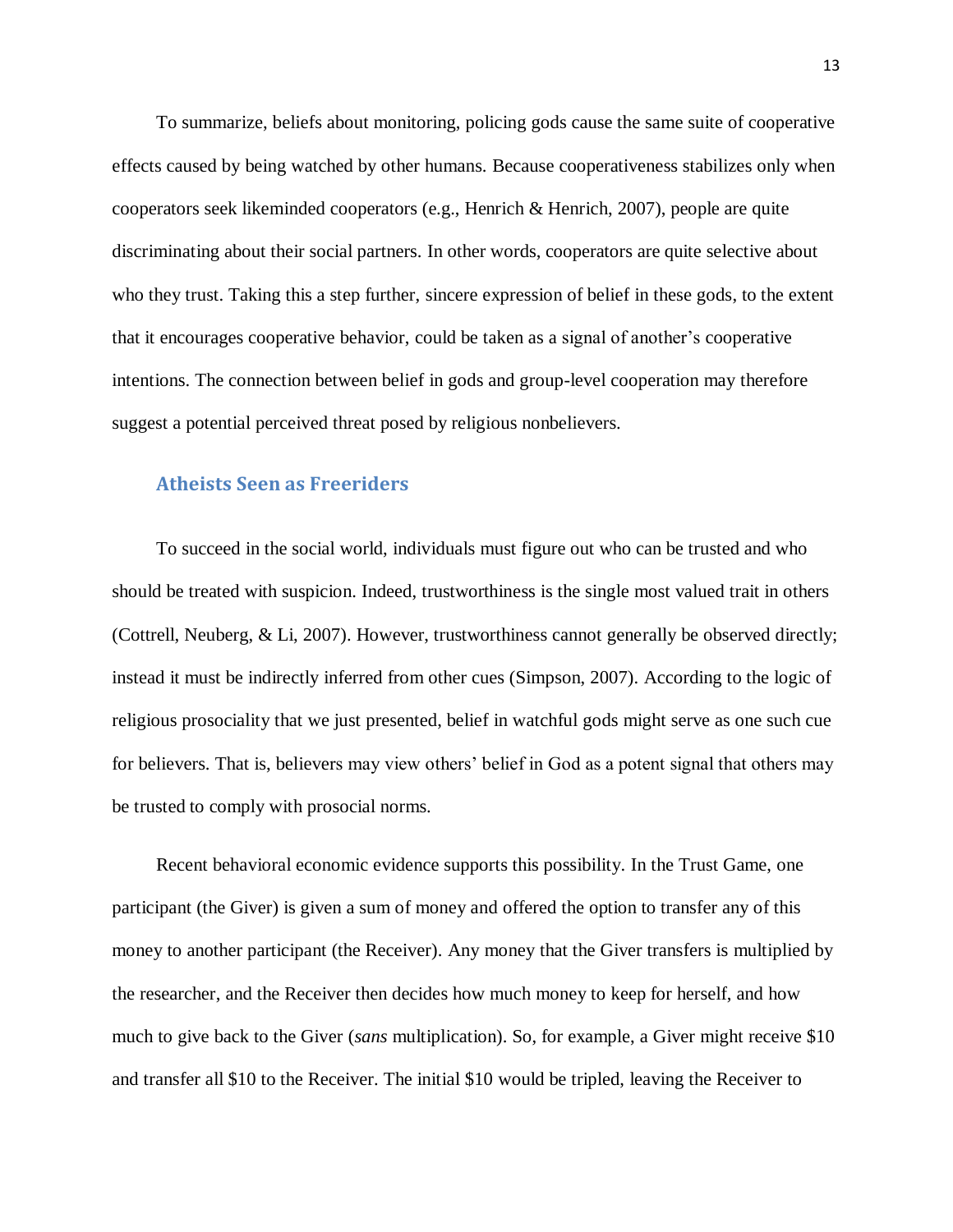choose how to allocate \$30 between herself and the Giver. If the Giver trusts the Receiver to split the money fairly, then he should transfer the full amount, allowing both members to benefit. However, this leaves the Giver susceptible to getting ripped off by a selfish Receiver who keeps the full \$30. Thus, the amount transferred by the Giver is a direct financial estimate of the amount of trust he has in the Receiver. Tan and Vogel (2008) used a version of this trust game to evaluate the relationship between religiosity and perceived trustworthiness. They found that strongly religious Givers transferred significantly more money to strongly religious Receivers, indicating that, consistent with the present theoretical framework, religious people tend to use the religious beliefs of others as a heuristic cue of trustworthiness.

Indeed, the logic of religious prosociality might make it possible to use the beliefs of even members of other religions as cues of trustworthiness. A Jewish person, for example, might not share a Hindu's faith in the existence of Vishnu or Shiva, but can nonetheless infer that the Hindu's beliefs about supernatural monitoring might constrain his or her selfish behaviour. Consistent with this line of thought, there is at least anecdotal evidence that Mormons are viewed as particularly trustworthy nannies by non-Mormon New Yorkers (Frank, 1988), and Sikhs are viewed by non-Sikhs as trustworthy economic partners (Paxson, 2004). In at least some situations, observers apparently use commitment to even rival gods as signals of trustworthiness.

Where does this analysis leave atheists? To the extent that believers use belief in a god or gods as a signal of how much others should be trusted, then atheists would be viewed as a threat to cooperative living, and subsequently distrusted. Atheists might see their religious skepticism as a private metaphysical viewpoint; believers, on the other hand, see atheism as a threat to cooperative living. One key reason why believers distrust atheists may be that they view them as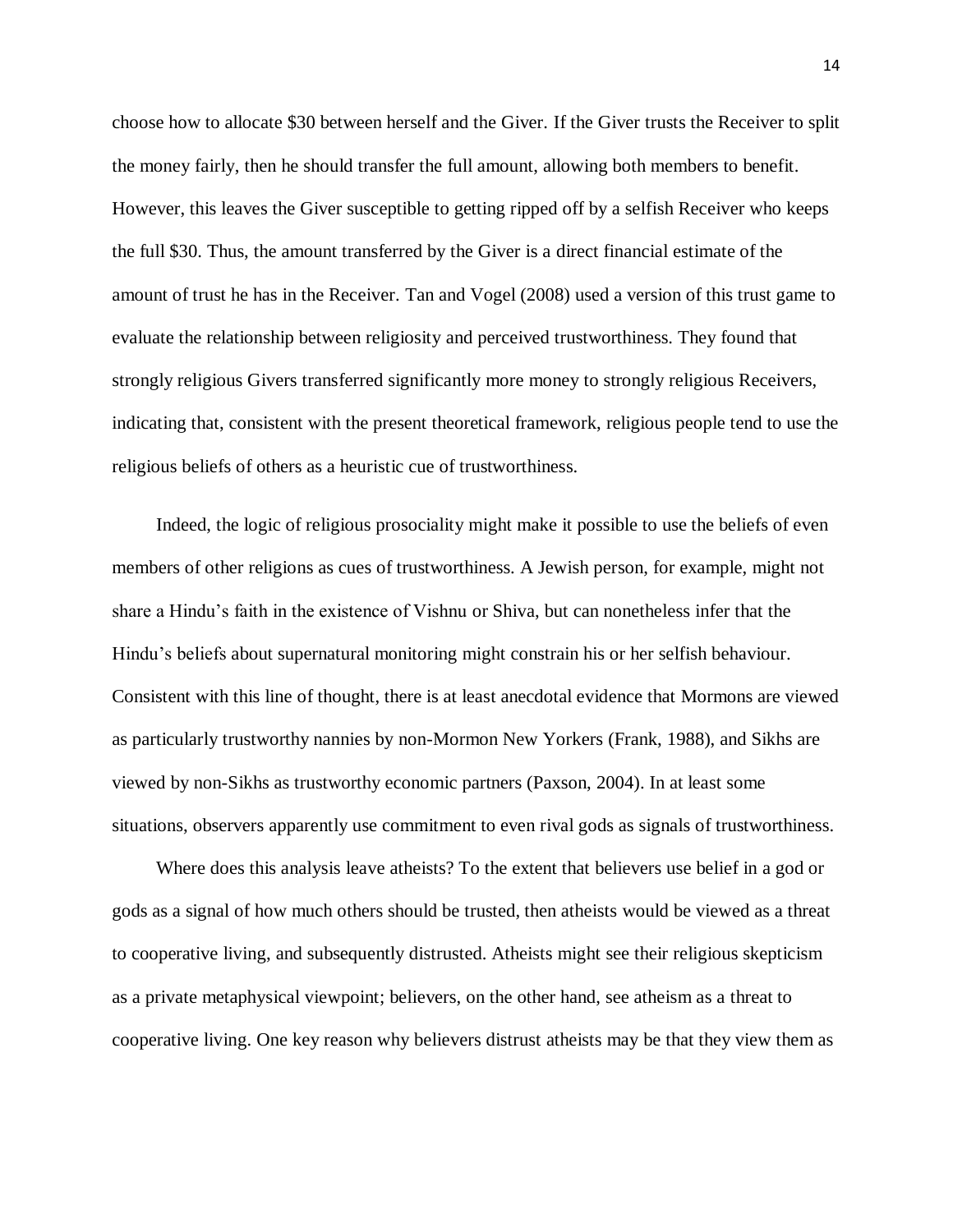potential freeriders. For the remainder of this chapter, we describe some empirical results bearing on this hypothesis, as well as some interesting implications of this theoretical framework.

#### **Distrust as the Basis of Anti-Atheist Prejudice**

In the last several years, we have been applying this theoretical framework to explain the psychological bases of anti-atheist prejudice. If different prejudices are characterized by different reactions to distinct perceived threats, then anti-atheist prejudice should have a psychological profile distinct from other prejudices.

For several theoretical reasons, we were particularly curious about how anti-atheist prejudice compares to prejudice based on sexual orientation. Anti-gay prejudice is a conceptually compelling comparison to anti-atheist prejudice because both atheists and gays typically score poorly on cultural acceptance polls (e.g., Edgell, et al., 2006). Moreover, antipathy is often directed at both atheists and gays by fervent religious believers and religious organizations (from certain religious backgrounds, at least). For example, the Boy Scouts of America do not allow either gays or atheists to join their organization. In addition, both atheists and gays exemplify what is known as *concealable stigma* (e.g., Goffman, 1963)—that is, one cannot tell someone's sexual orientation or religious beliefs simply by looking at them. Despite these similarities, our theoretical framework predicts that anti-gay prejudice and anti-atheist prejudice should derive from distinct psychological processes (distrust and disgust, respectively).

In one study (Gervais, Shariff, & Norenzayan, in press, Study 1) investigated this very prediction by drawing a large and broadly representative sample of American adults. In addition to assessing demographic information and individual religious beliefs, we asked participants to rate the degree to which they viewed both atheists and gays with either distrust or with disgust.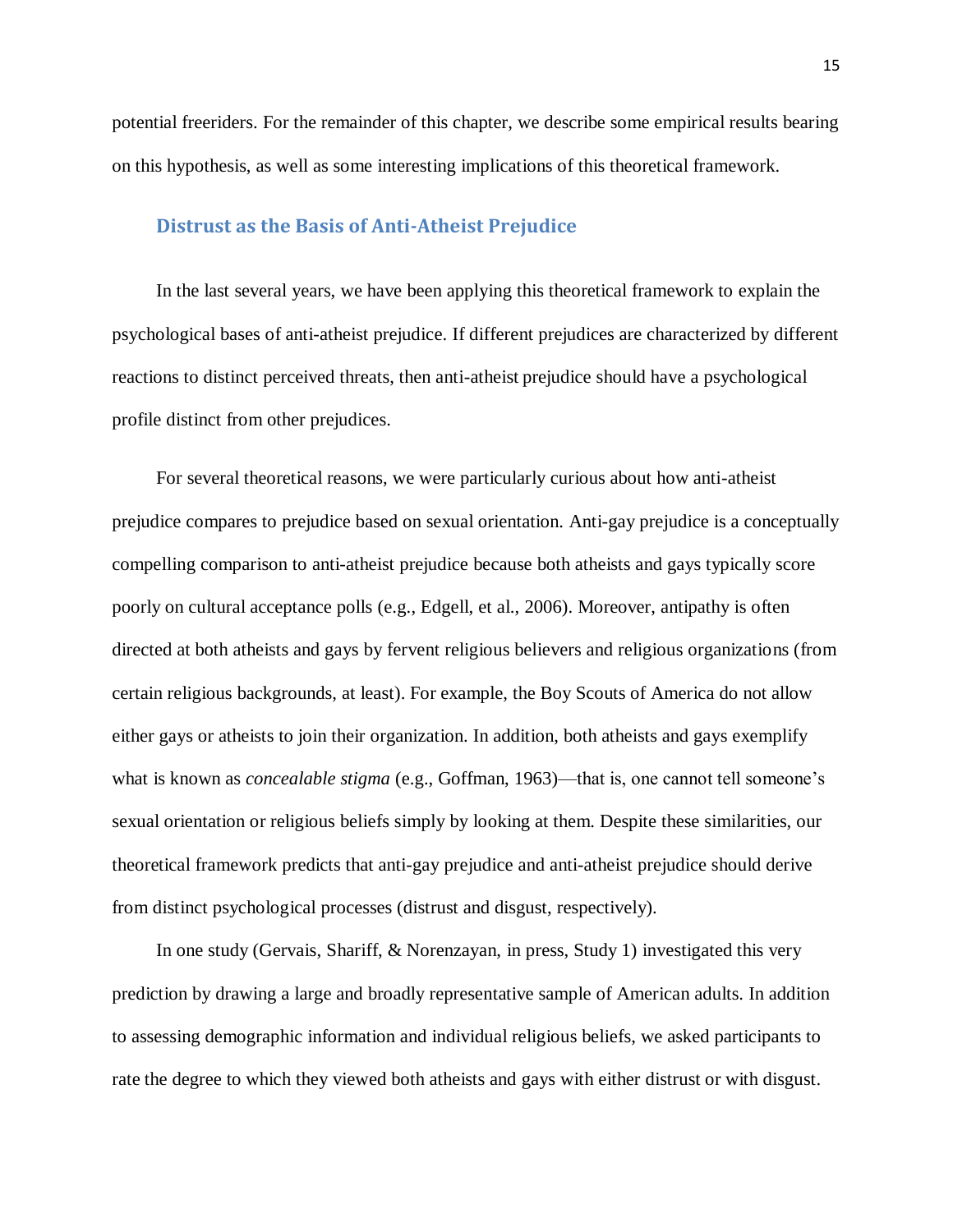As hypothesized, anti-atheist prejudice was derived from a distrust reaction, whereas anti-gay prejudice was derived from a disgust reaction. Moreover, distrust of atheists was predictably much stronger among individuals who more strongly believed in God.

Though intriguing, this study was susceptible to a few counter-explanations. First, the distrust measure we used was quite overt. It is possible that, for whatever reason, people felt similarly towards both atheists and gays, but felt more comfortable openly voicing distrust of atheists than of gays. In addition, our sample consisted of American adults, an overall quite religious group. To address the latter concern, we performed a number of additional followup studies in the largely secular confines of Vancouver, Canada (Gervais, et al., in press, Studies 2- 6). To address the concern that the effects of our initial study were merely an artifact of using an overt measure of explicit atheist distrust, we designed three studies that utilized an indirect measure of distrust. For this measure, we capitalized on some classic findings from the human judgment and decision making literature.

For many judgments, people rely on quick intuitive reactions, rather than on more deliberative reasoning. These intuitive responses often tend to be suboptimal, leading people to logically incorrect choices. For instance, when given a description of a single, politically active, liberal woman and asked whether it is more likely that the woman is 1) a bank teller, or 2) a bank teller and a feminist, most participants choose option 2, against the logic of conditional probabilities (Tversky & Kahnemann, 1983). This problem only works because, at an intuitive level, the description of Linda just *sounds like* a description of an active feminist. This is termed the representativeness heuristic—judging the probability of events based on perceived representativeness to a description, rather than based on logical consideration of probabilities.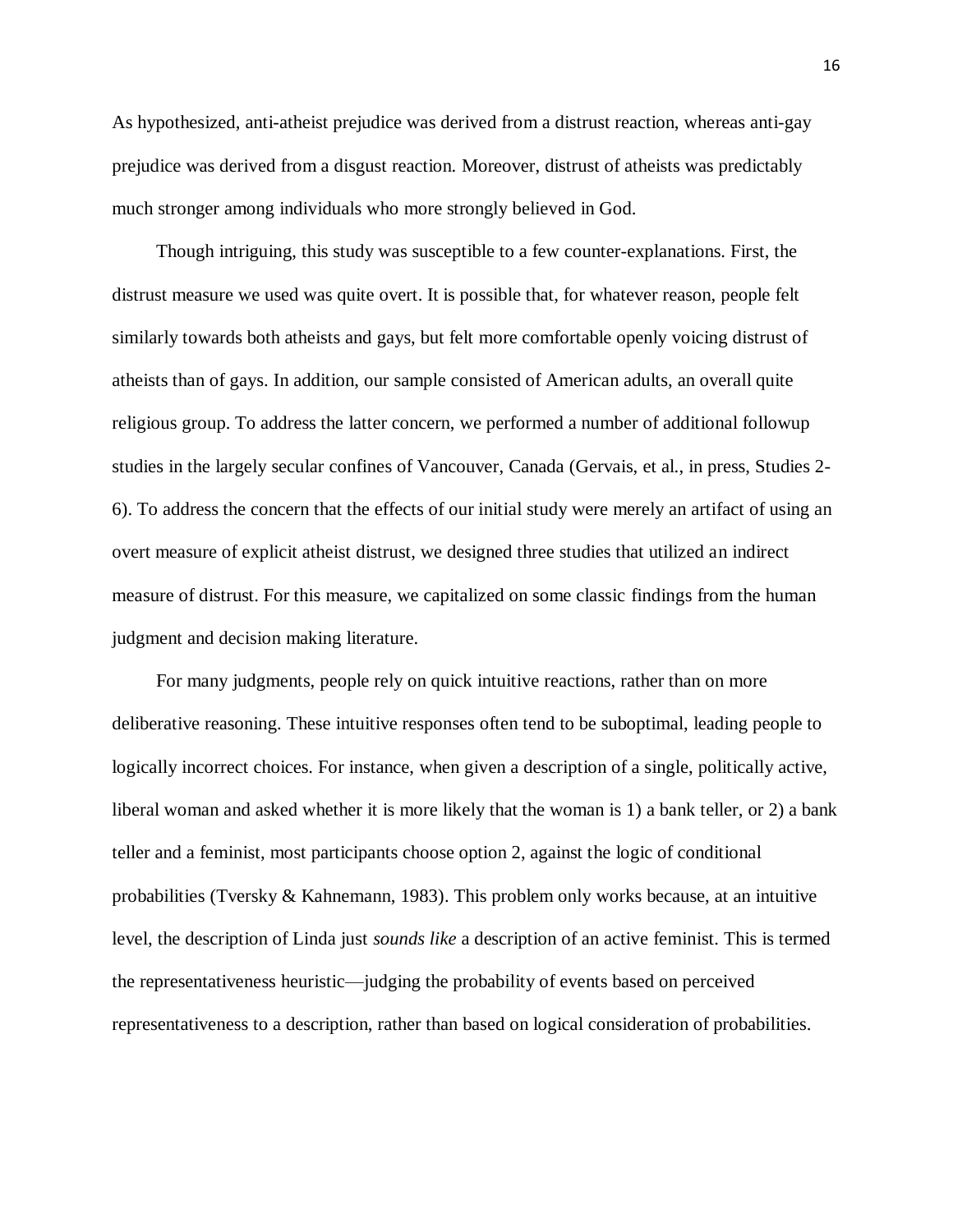To indirectly measure distrust, we capitalized on this classic finding and modified the task so it included a description of an archetypical freerider, somebody who you would likely not trust:

*"Richard is 31 years old. On his way to work one day, he accidentally backed his car into a parked van. Because pedestrians were watching, he got out of his car. He pretended to write down his insurance information. He then tucked the blank note into the van's window before getting back into his car and driving away.*

*Later the same day, Richard found a wallet on the sidewalk. Nobody was looking, so he took all of the money out of the wallet. He then threw the wallet in a trash can."*

Next, participants chose whether it is more probable that Richard is 1) a teacher, or 2) a teacher who is also XXXXXX, with XXXXXX being a group membership that we varied across conditions and studies. In this task, the proportion of participants who succumbed to the intuitive pull of the second option provides an indirect measure of the degree to which participants found the description of a criminally untrustworthy individual representative of the particular group presented as XXXXXX.

Across three separate studies, we found that by and large participants did not intuitively judge the description representative of Christians, homosexuals, Muslims, Jewish people, or feminists. But they did intuitively judge that a description of a criminally untrustworthy individual was representative of atheists. The magnitude of atheist distrust in these studies was especially remarkable, as atheists were not viewed as more trustworthy than rapists--the only group we found that was distrusted to the same degree as atheists.

At the same time, not all subjects reacted in the same way to this task. Intuitive distrust of atheists was significantly more prevalent among those who more strongly believed in God. More specifically, distrust of atheists was powerfully predicted by endorsement of the idea that people behave better when they feel like God is watching them. In fact, believers who see belief in a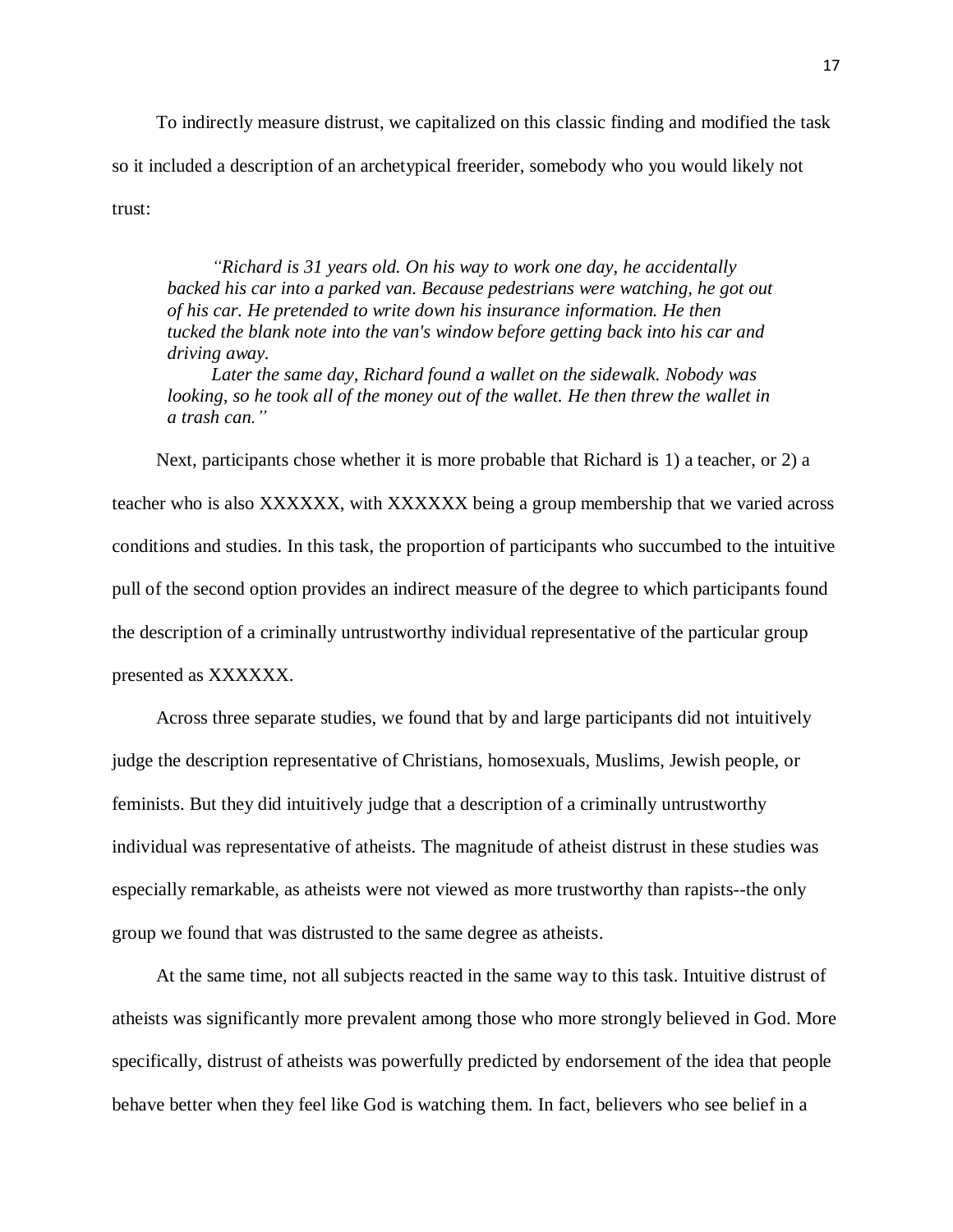watchful God as a basis for prosocial behavior are especially likely to distrust atheists. This is precisely what would be expected from the hypothesis that atheist distrust originates from reliance on supernatural monitoring.

Additional follow-up studies further demonstrated that negative reactions towards atheists are confined to the realm of distrust. For example, one study modified the representativeness heuristic paradigm to include a trustworthy, though otherwise unpleasant character. Unpleasantness per se was not found to underlie prejudice against atheists. However, participants only tended to erroneously select the "teacher and..." option when an atheist target was paired with an untrustworthy description. Combined, these studies help to isolate distrust—rather than general unpleasantness or disgust—as the psychological basis for anti-atheist prejudice. These studies also identify the precise religious origins of this prejudice: belief in the moral significance of being under supernatural surveillance.

## **Implications: Situational Specificity and Prejudice Reduction**

#### When and Where to Expect Anti Atheist Prejudice

If anti-atheist prejudice is so prevalent, why is there little evidence of violence against atheists the way we see, for example, towards gays? According to poll data, atheists are less accepted than gays, yet examples of real-world expressions of anti-atheist prejudice are less apparent than examples of homophobia. The distrust-based origins of anti-atheist prejudice may explain why anti-atheist prejudice does not generally manifest with violence. The threats that many groups are perceived to pose trigger specific emotional responses. For example, anti-gay prejudice is triggered by disgust, and anti-black prejudice is triggered both by fear and anger. Emotions such as fear, anger and disgust are more likely to provoke violent conflict between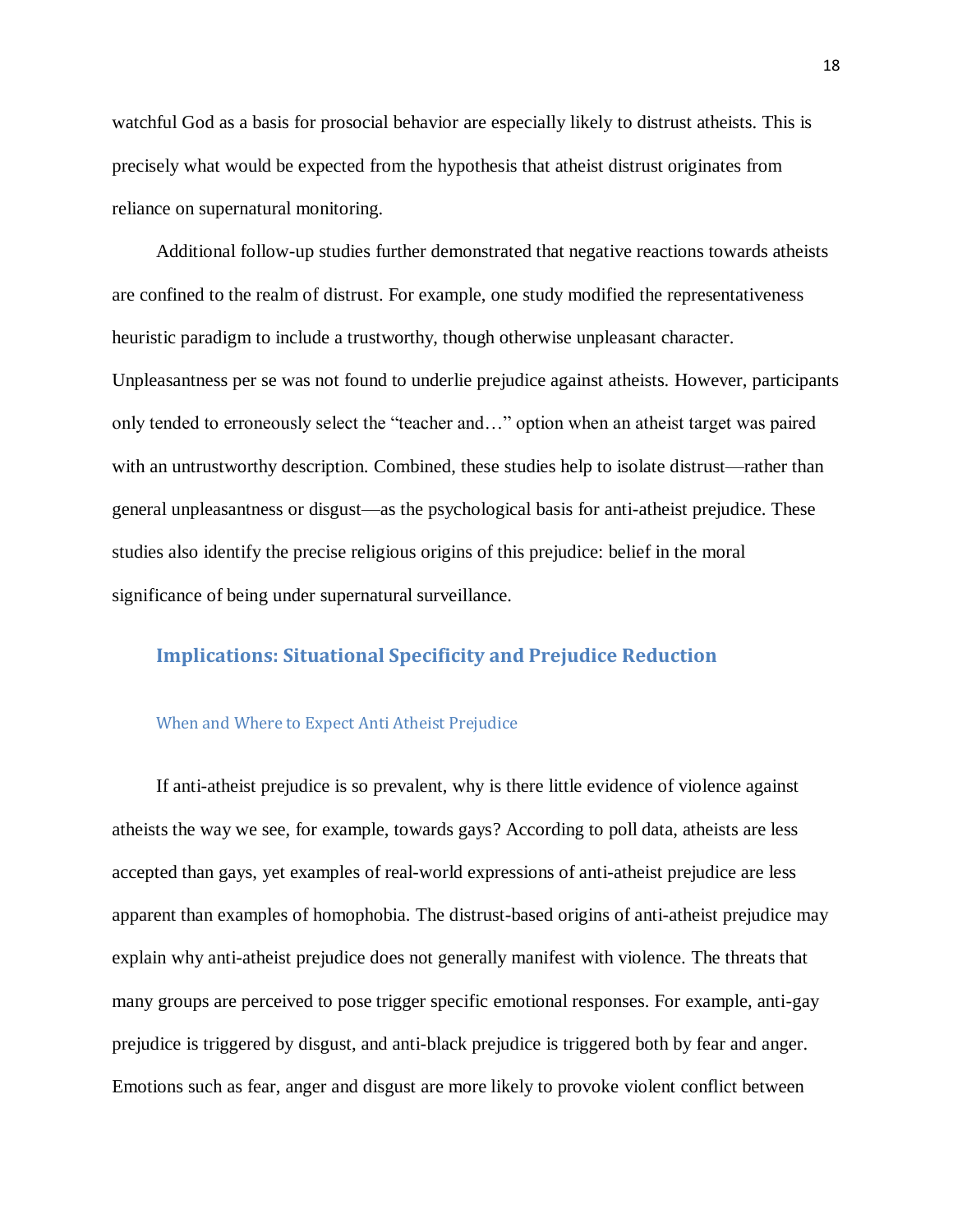groups. Concerns about trustworthiness, on the other hand, may manifest themselves through social exclusion, particularly in domains where trust is seen to be of utmost importance.

In one study (Gervais, et al., in press, Study 6), we tested whether exclusion of atheists varied along with the degree to which a given situation incentivized trustworthiness. To do so, we asked participants to play the role of somebody working on a hiring committee for various jobs. We presented them with résumés and pictures from two potential applicants. The applicants were matched for a variety of different attributes, including age, gender, attractiveness, and educational background. However, we manipulated each applicant's religious identity. One applicant was always described as religious and the other applicant was always described as an atheist.

After reviewing the dossiers of our fictional job applicants, participants indicated which of the two applicants they would hire for a number of different jobs. For our crucial comparison, we had two jobs that were previously matched on the degree to which an ideal candidate would be pleasant, but differed on the degree to which an ideal applicant would need to be trustworthy. According to a previous batch of participants, both babysitters and waitresses need to be pleasant people, but babysitters need to be more trustworthy. As hypothesized, this difference strongly affected our participants' hiring preferences. Most participants were willing to hire our fictional atheist candidate as a waitress, but few would hire her as a babysitter. As in previous studies, this exclusion of atheists from high-trust positions was predicted by participants' belief in God. Although this study only tested hypothetical hiring preferences for two jobs, we suspect that exclusion of atheists would be apparent across a variety of jobs requiring trustworthy individuals, including teachers, bankers, and priests (though in this latter case, the exclusion is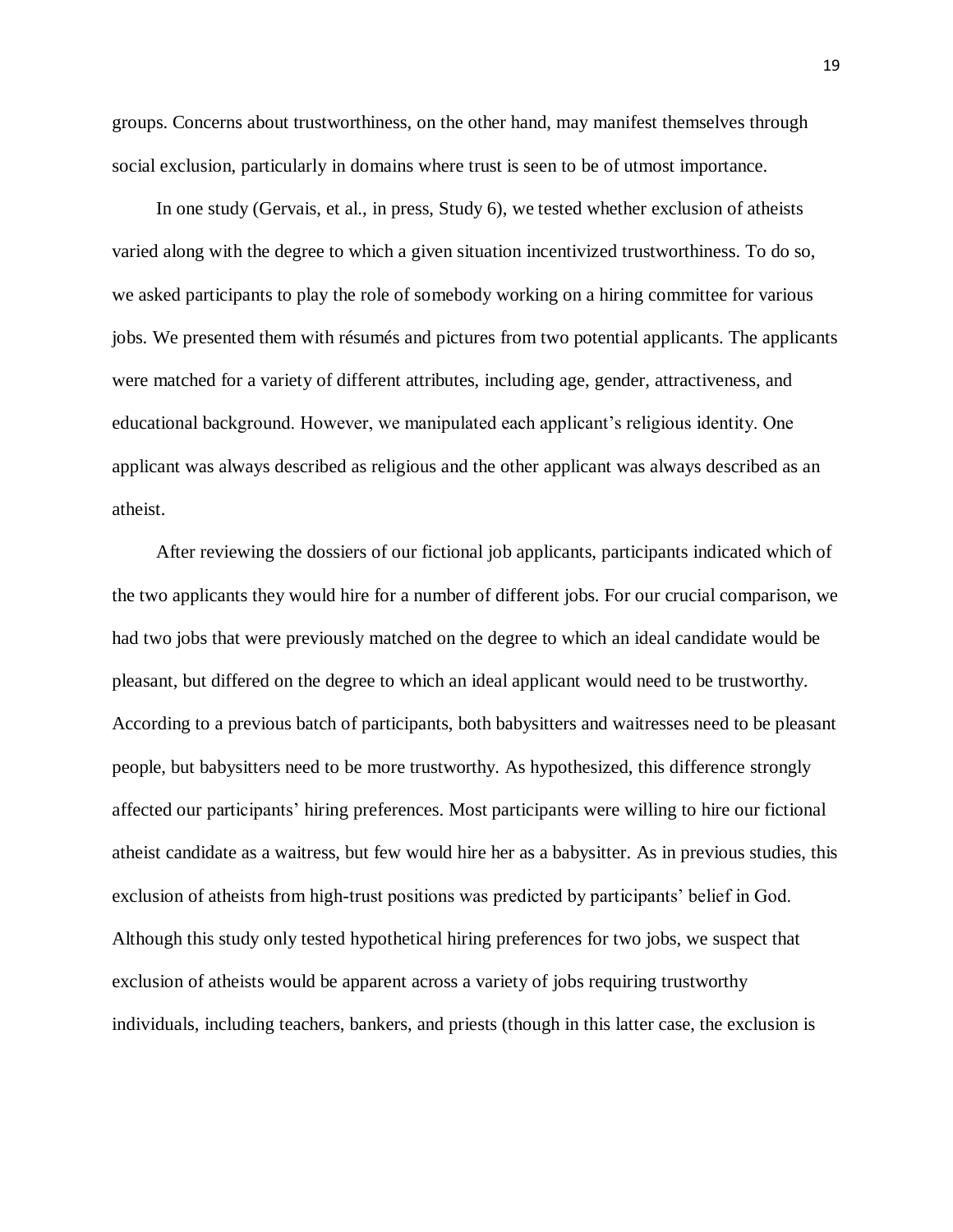not complete. See Dennett & LaScola, 2010, for a look at the case of closet atheists in the clergy).

Situationally-specific distrust of atheists might have intriguing implications for peoples' situationally strategic self-presentations. In general, people like to make favorable impressions on others, and this can, at times, lead them to present themselves in a favorable light. In some situations, a given individual might want to emphasize his fun-loving nature; in other situations, the same individual might emphasize their bookish intelligence. This suggests the hypothesis that situations that especially require trustworthiness might lead people to over-exaggerate their degree of religious commitment in order to avoid appearing like an untrustworthy atheist. Although this hypothesis has not been directly tested, there is some indirect evidence consistent with it.

Li, Cohen, Weeden, & Kenrick (2010) investigated how changing perceptions of one's romantic rivals might affect religious beliefs. In the experimental conditions, participants viewed a lot of pictures of attractive individuals of their own gender, leading the participants to think that the current mating pool was highly competitive. Interestingly, participants who were thus primed to think of a highly competitive mating market subsequently described themselves as more strongly religious than did participants viewing a less competitive pool of competitors.

One interpretation of these results is that somehow perceiving a competitive mating market actually makes people more religious. However, a second (and perhaps more parsimonious) interpretation is that, when faced with a pool of romantic rivals who excel in terms of *physical* attractiveness, individuals may (consciously or not) inflate the degree to which they describe themselves as possessing other important attributes. Because trust is of vital importance in

20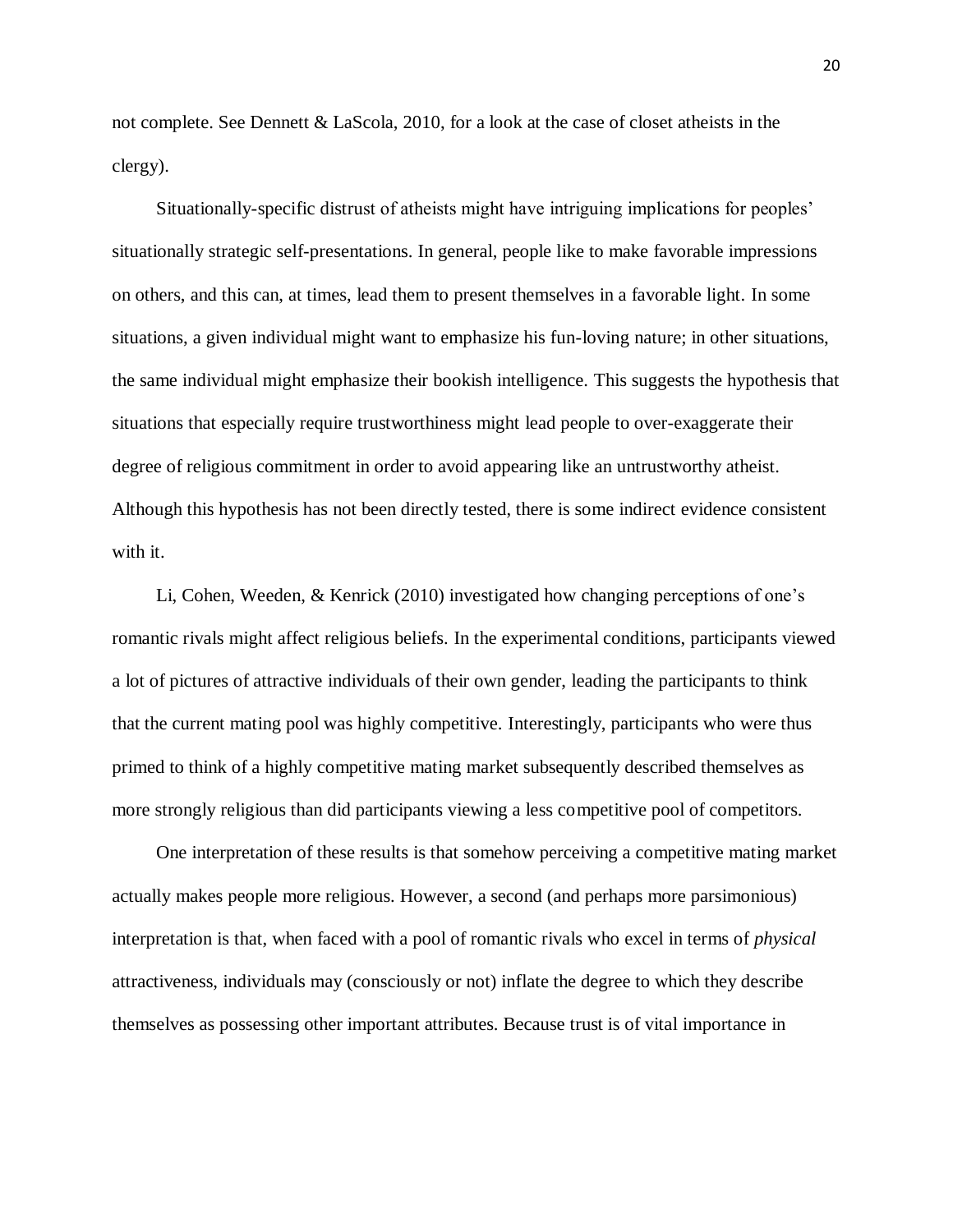romantic relationships, participants may have exaggerated their religious faith to assure others of their trustworthiness.

In sum, it is likely that anti-atheist prejudice presents in highly context-sensitive ways in the real world. Rather than leading to violent conflict, we suggest instead that atheists might simply be excluded from high trust domains. Although there is relatively little research directly exploring this hypothesis, available evidence is consistent with the possibility that distrust of atheists results in exclusion, rather than violent conflict.

#### **Reducing Anti-Atheist Prejudice**: **Governments and Numbers**

The unique characteristics of anti-atheist prejudice suggest that some specific factors may reduce anti-atheist prejudice, independent of their effects on other forms of prejudice. The theoretical model articulated in this chapter reveals that distrust of atheists results from a prevalent view that people can primarily be trusted to the extent that their behavior is being socially monitored. That is, we trust people who feel they are being watched. To a religious believer, who endorses the existence of a morally concerned God overseeing human behavior, atheists are unpredictable individuals – moral wildcards who cannot be trusted because they do not believe in supernatural monitoring.

However, in many modern societies, secular institutions have emerged and supplanted religion as a primary institution that monitors and polices human behavior. If atheists are seen as untrustworthy because they do not believe in *supernatural* monitoring, then perhaps reminders of *secular* monitoring might make atheists appear more trustworthy.

Across three studies, we (Gervais & Norenzayan, in press) tested whether awareness of secular authority reduces distrust of atheists. In addition, we tested three plausible alternative explanations. First, it is possible that a reduction in atheist distrust might just be one instantiation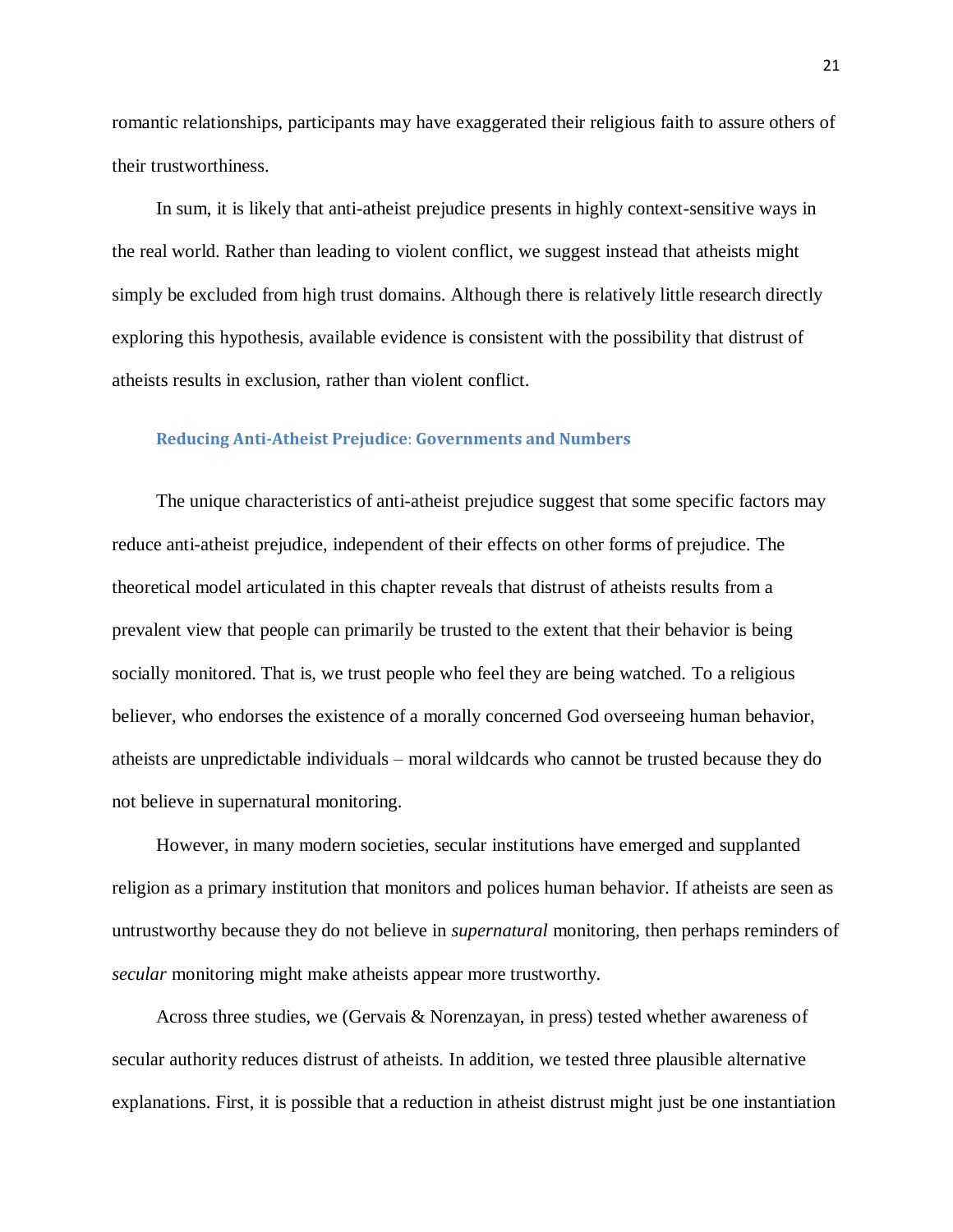of an effect whereby awareness of secular authority reduces prejudice in general. Second, evolutionary approaches to prejudice (e.g., Cottrell & Neuberg, 2005) demonstrate that different prejudices are characterized by different perceived threats and functionally-relevant reactions to those threats; secular authority may dampen these specific reactions across different forms of prejudice. Finally, it is possible that awareness of secular authority might simply make all outgroups seem more trustworthy.

In one study, we found that overtly priming effective secular authority (by having participants watch a video about local police) reduced distrust of atheists, but did not affect general attitudes towards a variety of other outgroups (gay men, Muslims, and Jewish people). In a second study, we utilized a more subtle priming technique (Srull  $& Wyer$ , 1979) in which participants are not consciously aware that researchers are priming a given concept. This implicit secular authority prime again reduced distrust of atheists, but did not reduce disgust-based prejudice against gays. Finally, we found that implicit secular authority primes once again reduced distrust of atheists, but not distrust of all outgroups. In sum, awareness of watchful secular authorities (e.g., police, judges, and courts) reduced distrust of atheists, but (as predicted by out theoretical model) *did not* affect other forms of prejudice. This finding generalizes from the lab to the real world, as actual government effectiveness is strongly negatively associated with religious believers' distrust of atheists across more than 50 countries worldwide, holding constant individuals' demographic backgrounds, and other relevant factors implicated in prejudice against atheists (Norenzayan & Gervais, 2012), such as country-level human development, individualism and religiosity. The important point to appreciate about this finding is that two equally fervent believers express different levels of distrust towards atheists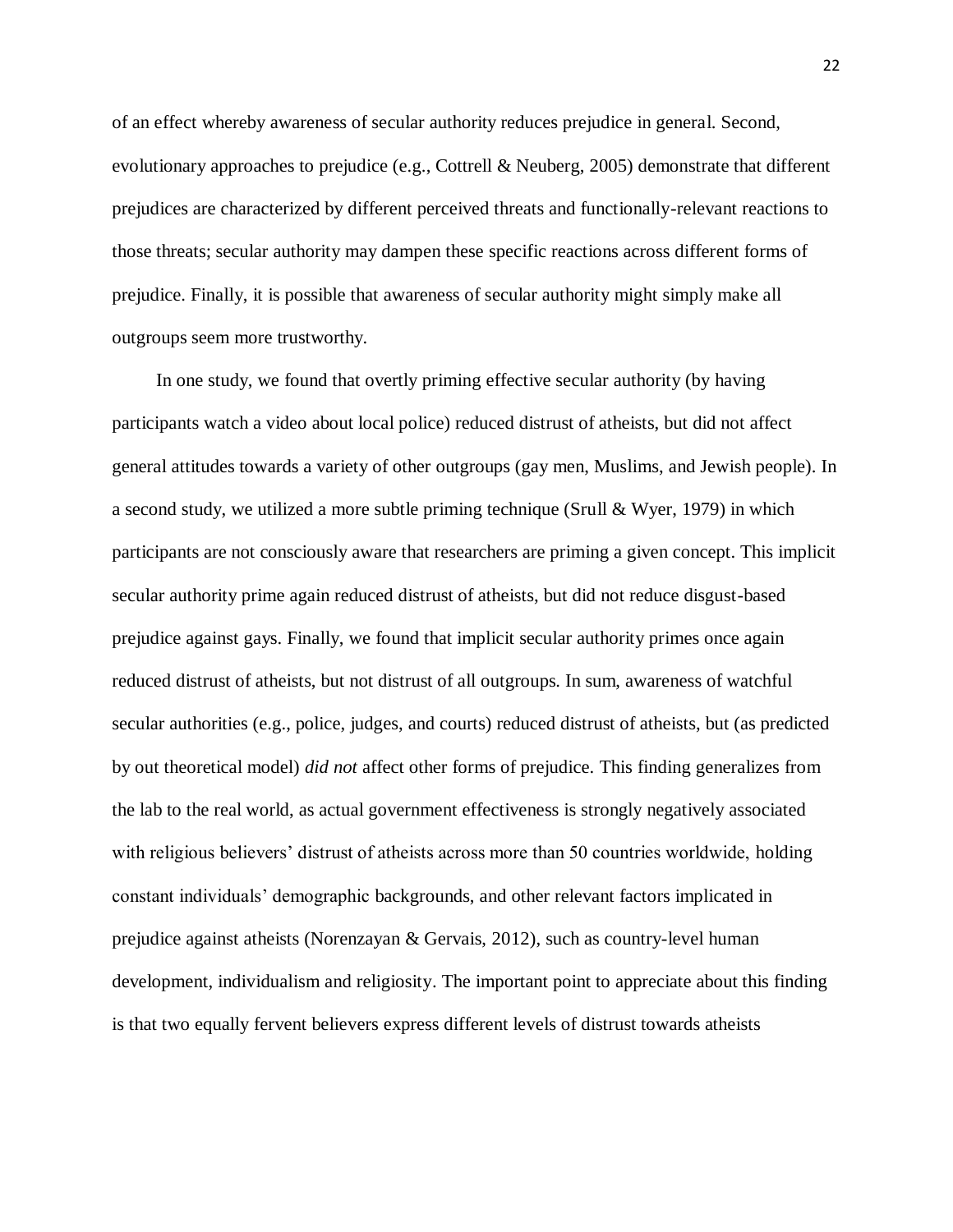depending on whether they live in a society with strong or weak rule of law. Believers exposed to strong rule of law distrust atheists much less.

Another interesting avenue for reducing atheist distrust can be found in their numbers. More than half of a century ago, Allport (1954) noted that prejudice increases with relative outgroup size. For example, racist attitudes in the United States are reliably positively related to the percentage of local populations that happen to be African American (e.g., Quillian, 1996). Indeed, this relationship is perhaps the primary driver of apparent regional differences in racist attitudes between Northern and Southern states (Taylor, 1998). However, racial prejudice which again results from fearful and angry reactions (Cottrell & Neuberg, 2005)—appears ideally suited for positive prejudice–outgroup size relationships. It is unsurprising that prejudice is positively associated with the relative size of a feared group. However, an evolutionary approach to prejudice recognizes that different prejudices have different functional bases, and may be differentially affected by perceived outgroup prevalence.

Gervais (2011) found converging evidence of a *negative* prejudice-outgroup size relationship when investigating distrust of atheists. One study, for example, revealed a global pattern (across 54 countries) whereby religious believers were more trusting of atheists in countries where atheists were actually more numerous, even after controlling for numerous important individual and international differences (Study 1). A second study found that this effect was consistent even among Canadian university students: people who thought atheists were more common also perceived them as more trustworthy (Study 2). Finally, reminders that atheists are quite prevalent reduced both explicit and implicit measures of atheist distrust (Studies 3-4). In addition, these effects were conceptually distinct from people's perceptions of actual contact with atheists. Knowing that atheists are common did not make people think that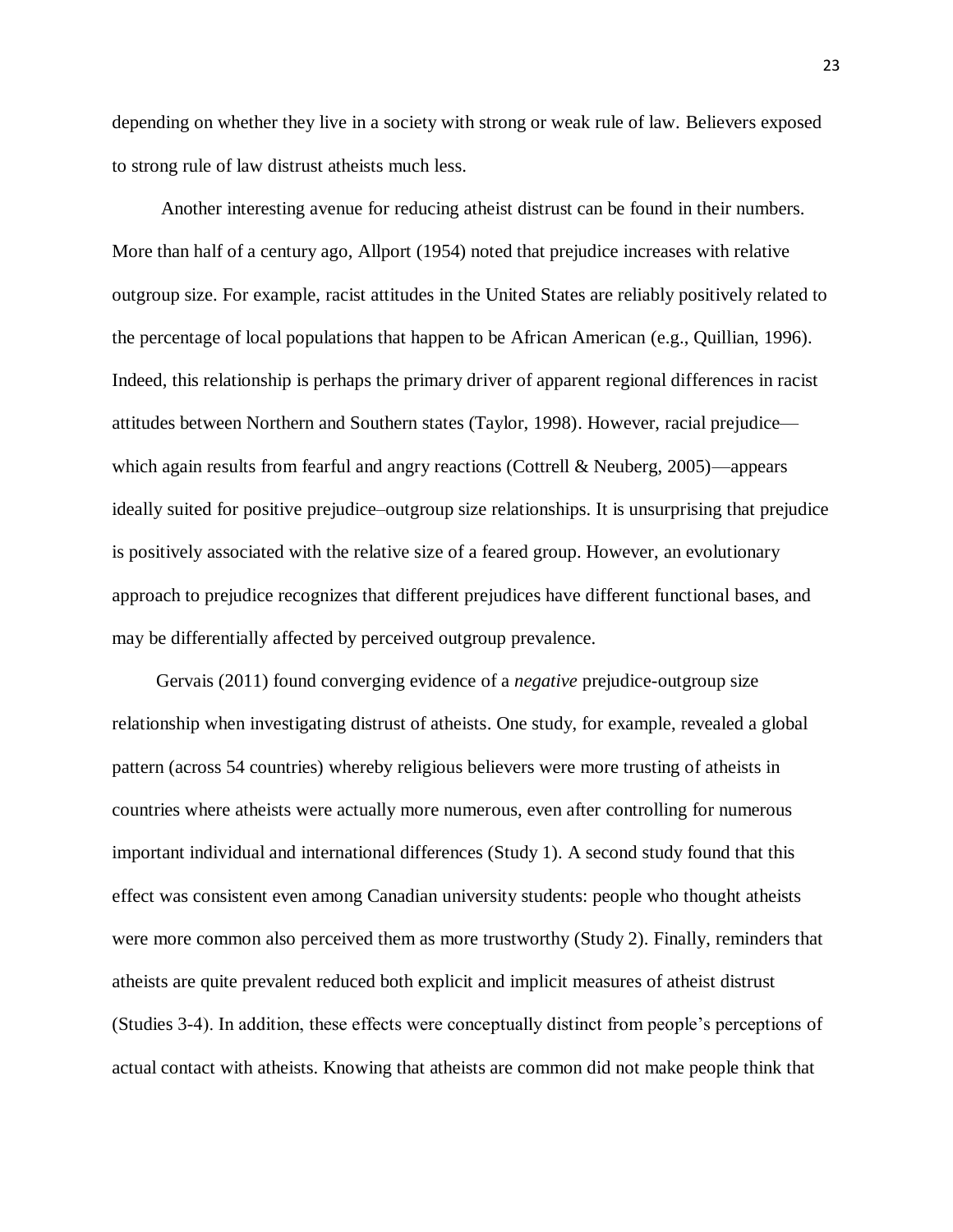they know more atheists, but it did make atheists appear more trustworthy. In contrast to observed patterns in racial prejudice, perceived atheist prevalence reduced anti-atheist prejudice. These findings highlight another interesting commonality between anti-gay prejudice and antiatheist prejudice. Dawkins (2006) argues that one way to combat the social stigma associated with atheism is for atheists to "come out," and raise public awareness, like the Gay Pride movement did for the acceptance of gays. These results indicate that—to the extent that "coming" out" increases perceptions of atheist numbers—people being increasingly open about their atheism might reduce distrust of atheists. However, it is also important to note that the manner in which people "come out" might also have some bearing on perceptions of atheist trustworthiness. If open atheists are seen as people who attack and undermine religious belief, then it is plausible that open atheism might in fact increase atheist distrust.

#### **Final Remarks**

Given the connection between religiosity and prosocial behaviour, isn't it reasonable for believers to distrust atheists? We end this chapter by emphasizing why distrust of atheists is, indeed, a form of prejudice. First, distrust effects in our studies far exceeded any evidence of actual atheist untrustworthiness. In fact, studies in the lab, done in societies with strong secular institutions, show no appreciable differences between theists and atheists in prosocial behavior (e.g., Shariff & Norenzayan, 2007). Second, situational effects of religion are stronger predictors of prosocial behavior than are trait-level religious beliefs (Norenzayan & Shariff, 2008). In studies where religious primes increase prosocial tendencies and honesty, typically the effect of self-reported religiosity is null, again at least in modern Western societies where strong rule of law ensures that levels of prosociality and general trust are overall high. Third, the intuition that those who do not believe in supernatural watchers cannot be moral fails to recognize that there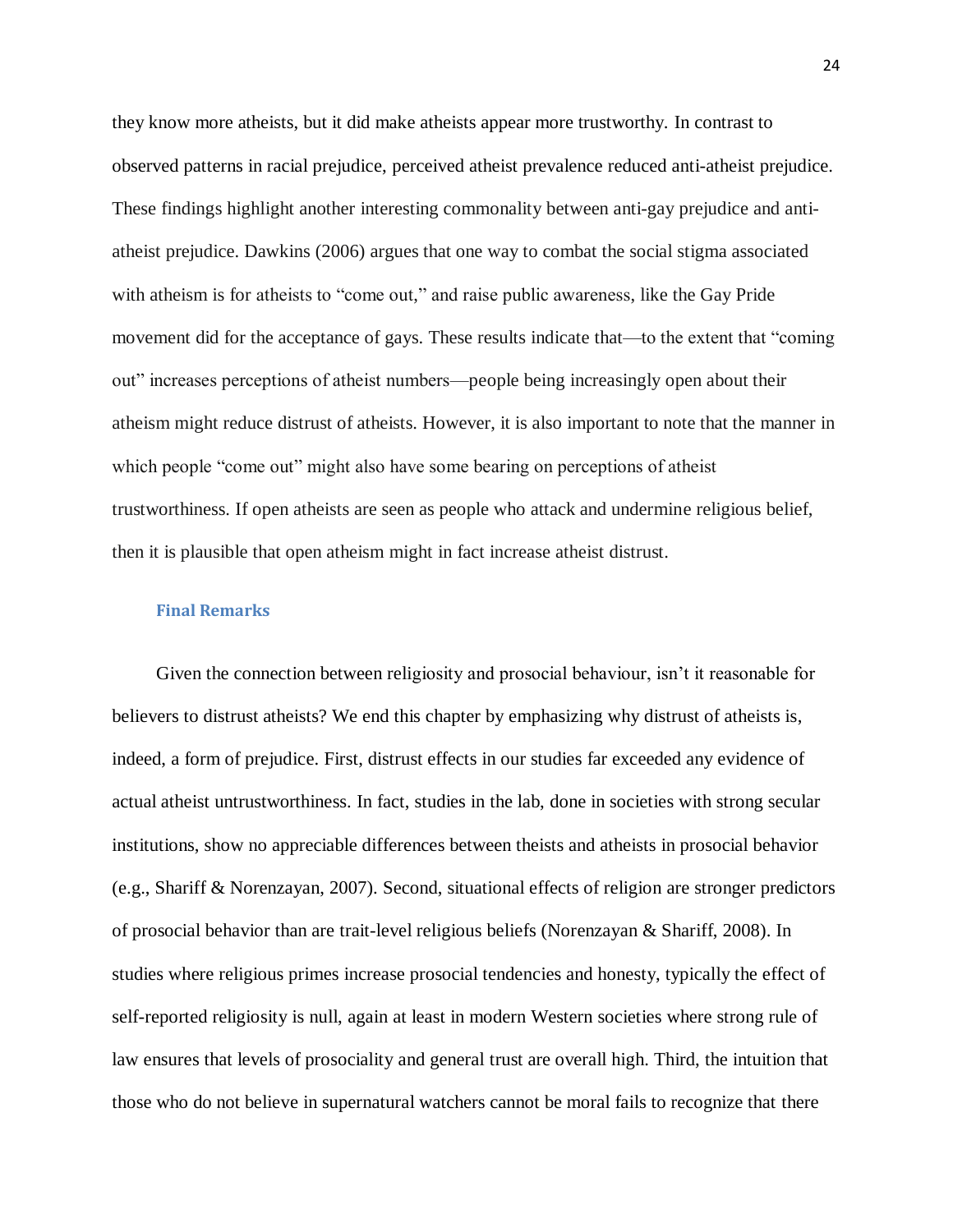are multiple motivations (or incentives) to act prosocially. Although religious belief appears to be one such source of prosociality, it is far from the only source available. Consider the powerful role of strong secular institutions that maintain prosocial norms, as well individual motivations such as guilt, shame, empathy and compassion that are shared by nonbelievers and believers alike. Some of the least religious societies on earth, such as Denmark and Sweden, are also the ones that are the most prosocial and trusting (see Zuckerman, 2008). It is very likely that most atheists act morally, albeit for nonreligious reasons (e.g., Beit-Hallahmi, 2010).

We began this chapter with a sentiment expressed by John Locke in *Letter Concerning Toleration*, captured by the fallacious but intuitively compelling idea among believers that atheists are de facto freeriders. In this chapter, we have documented that prejudice against atheists is indeed a direct consequence of a key component of prosocial religions: belief in supernatural surveillance. It is that belief, which atheists lack, that elicits deep distrust towards them. This insight also helped us identify previously hidden factors, in particular exposure to strong institutions and awareness of the prevalence of atheists that erode one of the most widespread prejudices found in the world today.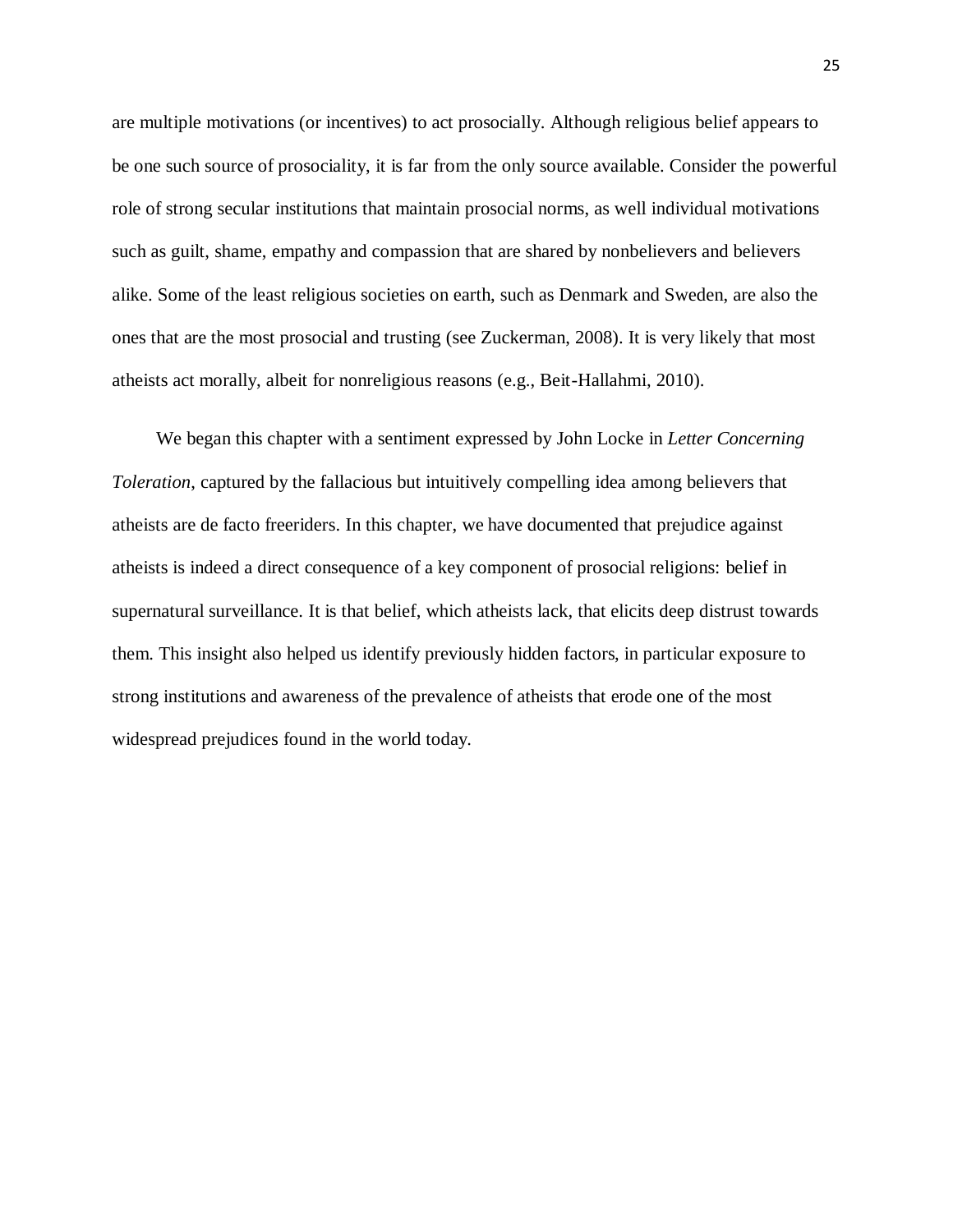# **References**

Allport, G. (1954). *The nature of prejudice.* Cambridge, MA: Addison-Wesley.

Batson, this volume

- Bateson, M. Nettle, D. Roberts, G. (2006). Cues of being watched enhance cooperation in a realworld setting. *Biology Letters, 2,* 412-414
- Beit-Hallahmi, B. (2010). Morality and immorality among the irreligious. In P. Zuckerman (Ed.) *Atheism and Secularity*. (pp. 113-148). Westport, CT: Greenwood Publishing Group.
- Bering, J. M., McLeod, K. A. & Shackelford, T. K. (2005). Reasoning about dead agents reveals possible adaptive trends. *Human Nature*, *16*, 60–81.
- Brewer, M. B., & Brown, R. (1998). Intergroup relations. In D. T. Gilbert, S. T. Fiske, & G. Lindzey (Eds.), *The handbook of social psychology* (4th ed., pp. 554–594). New York: McGraw-Hill.
- Cottrell, C. A. & Neuberg, S. L. (2005). Different emotional reactions to different groups: A sociofunctional threat-based approach to "prejudice." *Journal of Personality and Social Psychology, 88,* 770-789.
- Cottrell, C. A., Neuberg, S. L., & Li, N. P. (2007). What do people desire in others? A sociofunctional perspective on the importance of different valued characteristics. *Journal of Personality and Social Psychology, 92,* 208-231.

Cuddy, A. J. C., Fiske, S.T., & Glick, P. (2007). The BIAS map: Behaviors from intergroup affect and stereotypes. *Journal of Personality and Social Psychology, 92*, 631-648.

Dawkins, R. (2006). *The God delusion.* Boston: Houghton Mifflin.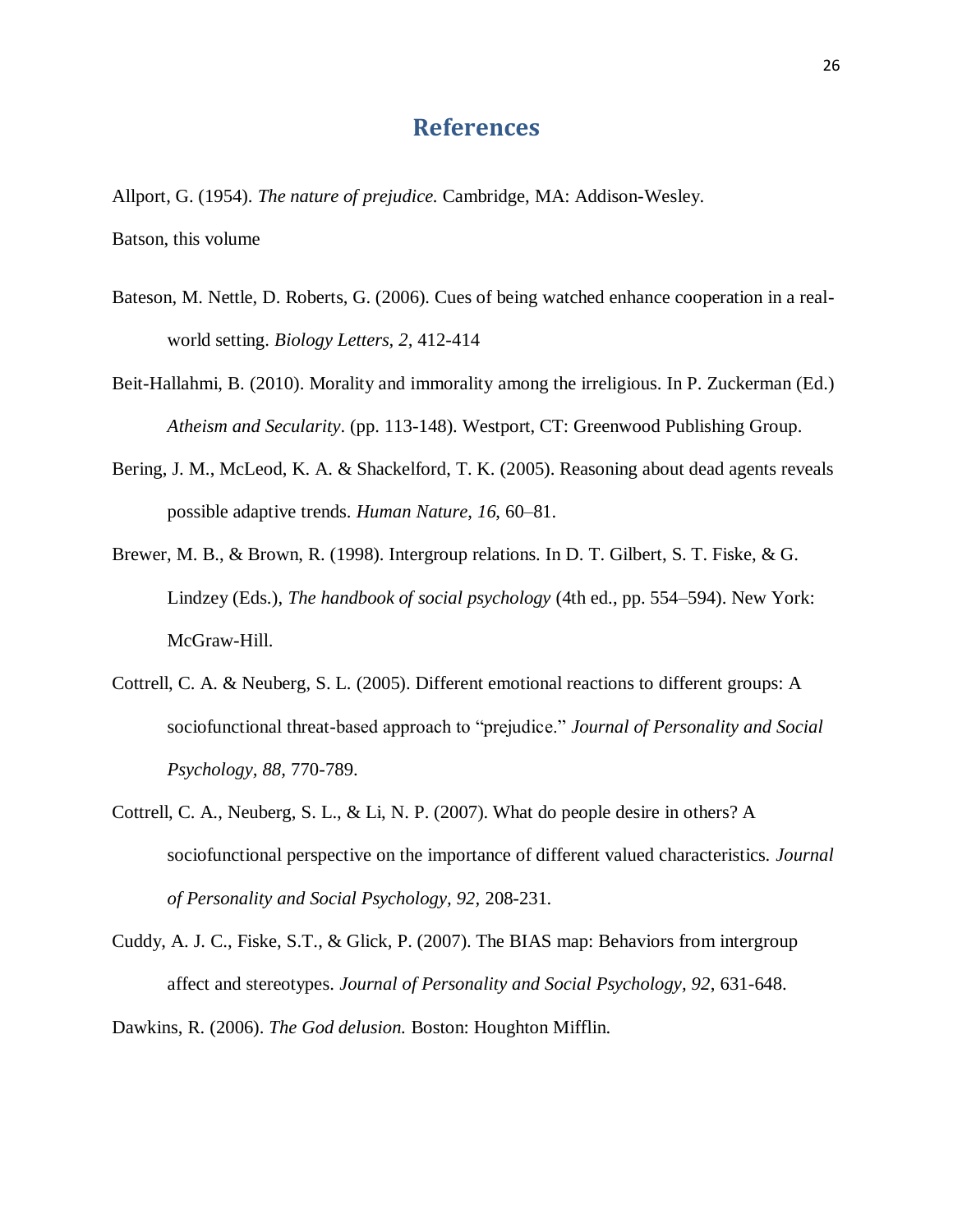- Dennett, D. C. & LaScola, L. (2010). Preachers who are not believers. *Evolutionary Psychology, 8,* 122-150.
- Edgell, P., Gerteis, J., & Hartmann, D. (2006). Atheists as "other": Moral boundaries and cultural membership in American society. *American Sociological Review, 71*, 211–234.

Fehr, E., & Fischbacher, U. (2003). The nature of human altruism. *Nature, 425*, 785-791.

- Fiske, S. T., Cuddy, A. J. C., Glick, P., and Xu, J. (2002). A model of (often mixed) stereotype content: Competence and warmth respectively follow from status and competition. *Journal of Personality and Social Psychology, 6,* 878-902.
- Frank, R. H. (1988). *Passions within reason: The strategic role of the emotions*. New York: W.W. Norton.
- Gervais, R. (December 22, 2010). Does God exist? Ricky Gervais takes your questions. http://blogs.wsj.com/speakeasy/2010/12/22/does-god-exist-ricky-gervais-takes-yourquestions/
- Gervais, W. M. (2011). Finding the faithless: Perceived atheist prevalence reduce anti-atheist prejudice*. Personality and Social Psychology Bulletin, 37,* 543-556.
- Gervais, W. M. & Norenzayan, A. (2012). Like a camera in the sky? Thinking about God increases public self-awareness and socially desirable responding. *Journal of Experimental Social Psychology, 48,* 298-302.
- Gervais, W. M. & Norenzayan, A. (in press). Reminders of secular authority reduce believers' distrust of atheists. *Psychological Science*.
- Gervais, W. M., Shariff, A. F., & Norenzayan, A. (in press). Do you believe in atheists? Distrust is central to anti-atheist prejudice. *Journal of Personality and Social Psychology*.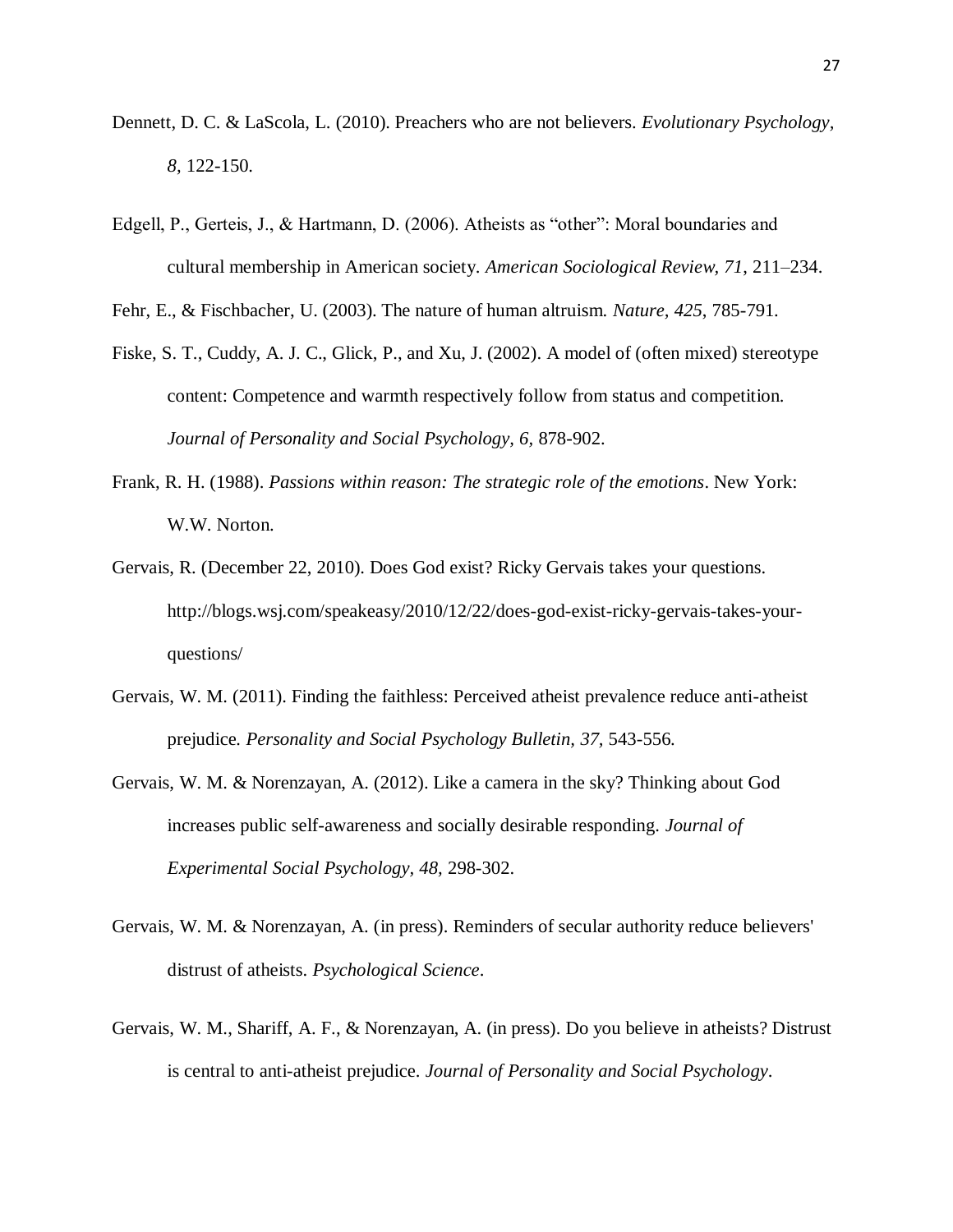- Ginges, J., Hansen, I. G., & Norenzayan, A. (2009). Religion and support for suicide attacks. *Psychological Science, 20,* 224-230.
- Goffman, E. (1963). *Stigma: Notes on the management of spoiled identity*. Englewood Cliffs, NJ: Prentice-Hall.
- Greenwald, A. G., McGhee, D. E. & Schwartz, J. L. (1998). Measuring individual differences in implicit cognition: The implicit association test. *Journal of Personality and Social Psychology, 74,* 1464-1480.
- Haley, K. J. & Fessler, D. M. T. (2005). Nobody's watching? Subtle cues affect generosity in an anonymous economic game. *Evolution and Human Behavior, 26*, 245–256.
- Hamilton, W. D. (1964). The genetical evolution of social behavior. *Journal of Theoretical Biology, 7,* 1-16.
- Henrich, N. S., & Henrich, J. (2007). *Why humans cooperate: A cultural and evolutionary explanation.* Oxford: Oxford University Press.
- Henrich, J., Ensimger, J., McElreath, R., Barr, A., Barrett, C., Bolyanatz, A., Cardenas, J. C., Gurven, M., Gwako, E., Henrich, N., Lesorogol, C., Marlowe, F., Tracer, D., & Ziker, J. (2010). Markets, religion, community size, and the evolution of fairness and punishment. *Science, 327*, 1480- 1484.
- Henrich, J. (2004). Cultural group selection, coevolutionary processes and large-scale cooperation. *Journal of Economic Behavior & Organization, 53,* 3-35.
- Henrich, J. (2006) Cooperation, punishment, and the evolution of human institutions. *Science*, *312,* 60-61.
- Henrich, J., Boyd, R., Bowles, S., Gintis, H., Fehr, E., Camerer, C., McElreath, R., Gurven, M., Hill, K., Barr, A., Ensminger, J., Tracer, D., Marlow, F., Patton, J., Alvard, M., Gil-White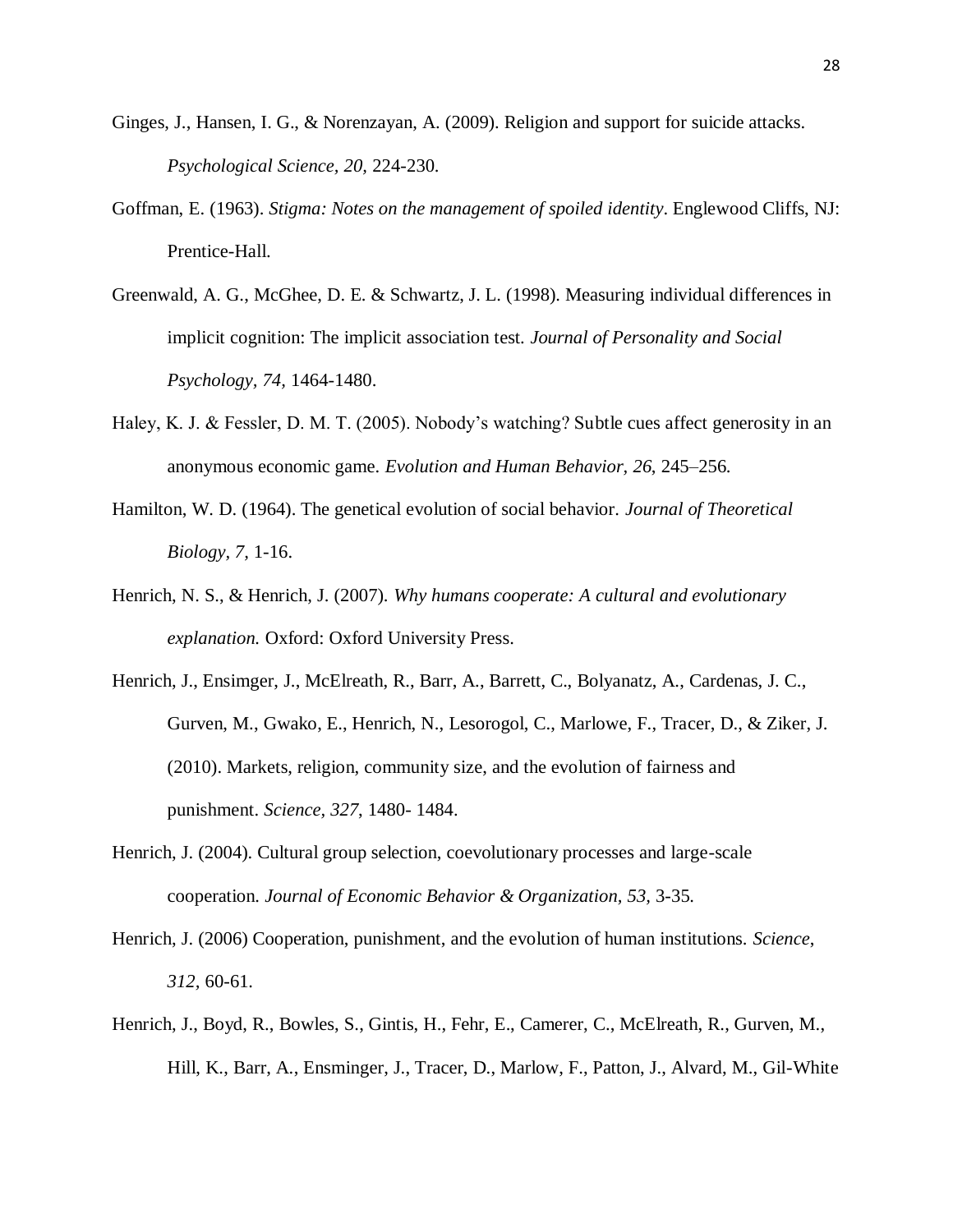F., & Henrich, N. (2005). ‗Economic Man' in cross-cultural perspective: Ethnography and experiments from 15 small-scale societies. *Behavioral and Brain Sciences, 28,* 795- 855.

Henrich, J., McElreath, R., Barr, A., Ensimger, J., Barrett, C., Bolyanatz, A., Cardenas, J. C., Gurven, M., Gwako, E., Henrich, N., Lesorogol, C., Marlowe, F., Tracer, D., Ziker, J. (2006). Costly punishment across human societies. *Science, 312*, 1767- 1770.

Hoffman, McCabe, Shachat, & Smith 1994

- Johnson, D. D. P. & Bering, J. M. (2006). Hand of God, mind of man: Punishment and cognition in the evolution of cooperation. *Evolutionary Psychology, 4,* 219-233.
- Johnson, D. D. P. & Krueger, O. (2004). Supernatural punishment and the evolution of cooperation. *Political Theology, 5*, 159-176.
- Kurzban, R. & Leary, M. R. (2001). Evolutionary origins of stigmatization: The functions of social exclusion. *Psychological Bulletin, 127,* 187-208.
- Li, Y. J., Cohen, A. B., Weeden, J., & Kenrick, D. T. (2010). Mating competitors increase religious beliefs. *Journal of Experimental Social Psychology, 46,* 428-431.
- Locke, J. (1983/1689). *A Letter Concerning Toleration*. Indianapolis, IN: Hackett.
- Norenzayan, A. & Gervais, W. M. (2011). Effective governments reduce distrust of atheists. Unpublished manuscript, University of British Columbia
- Norenzayan, A. & Gervais, W. M. (in press). The cultural evolution of religion. Chapter to appear in Slingerland, T. & Collard, M. (eds.) *Creating consilience: Integrating science and the humanities*, Oxford University Press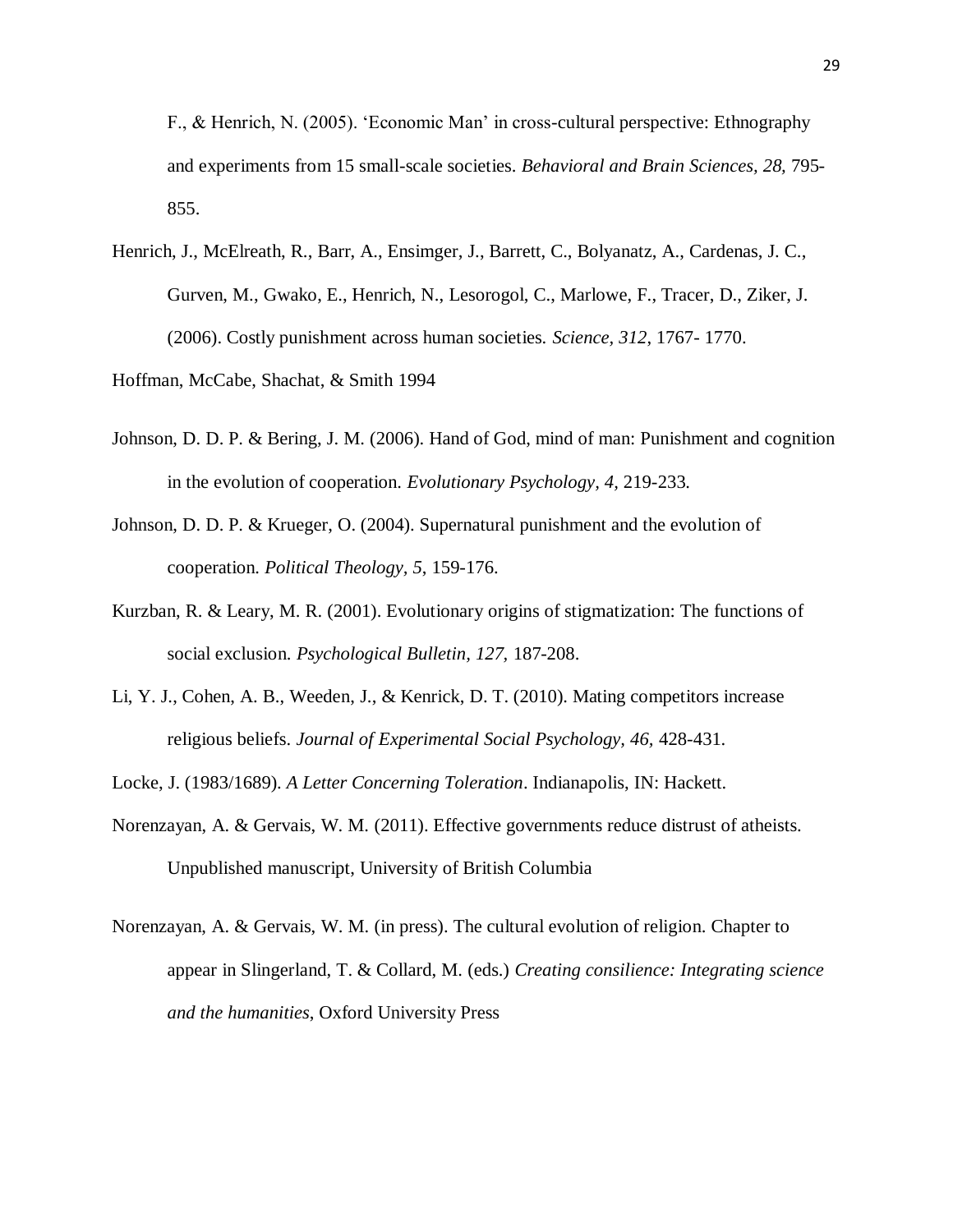- Norenzayan, A. & Shariff, A. F. (2008). The origin and evolution of religious prosociality. *Science, 322*, 58-62.
- Norenzayan, A., Shariff, A. F., & Gervais, W. M. (2010). The Evolution of Religious Misbelief. *Behavioral and Brain Sciences, 32*, 531-532.
- Norris, P. & Inglehart, R. (2004). *Sacred and secular: Religion and politics worldwide*. Cambridge: Cambridge University Press.
- Paxson, N. (2004). The entrepreneurial ethics of the Sikhs: Religious signaling and the importance of social capital for trust and exchange. Unpublished manuscript.
- Pettigrew, T. F., & Tropp, L. R. (2006). A meta-analytic test of intergroup contact theory. *Journal of Personality and Social Psychology, 90*, 751-783.
- Pichon, I., Boccato, G., & Saroglou, V. (2007). Nonconscious influences of religion on prosociality: A priming study. *European Journal of Social Psychology, 37,* 1032-1045.
- Quillian, L., (1996). Group threat and regional change in attitudes toward African-Americans. *American Journal of Sociology, 102*, 816–830.
- Randolph-Seng, B. & Nielsen, M. E. (2007) Honesty: One effect of primed religious representations. *The International Journal for the Psychology of Religion* 17, 303–15.
- Roes, F. L. & Raymond, M. (2003). Belief in moralizing gods. *Evolution and Human Behavior, 24*, 126–35.
- Schaller, M., & Neuberg, S. L. (2008). Intergroup prejudices and intergroup conflicts. In C. Crawford & D. L. Krebs (Eds.), *Foundations of evolutionary psychology* (pp. 399-412). Mahwah NJ: Lawrence Erlbaum Associates.
- Schloss, J. P. & Murray, M. J. (2011). Evolutionary accounts of belief in supernatural punishment: a critical review. *Religion, Brain, and Behavior, 1,* 46-99.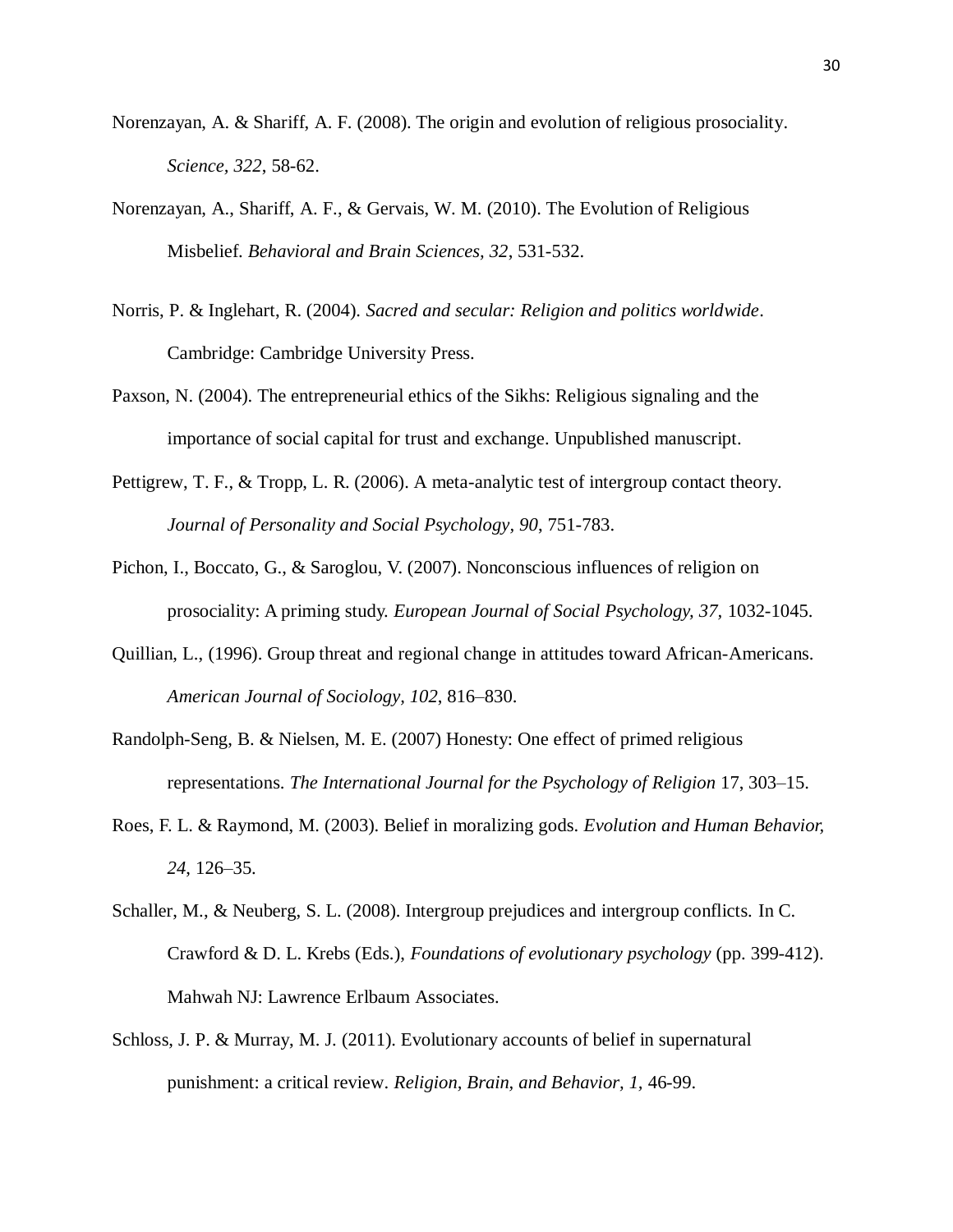- Schrader, J. (2009, Dec. 9). Critics of Cecil Bothwell cite N.C. bar to atheists. Asheville Citizen-Times. Retreived August 14, 2011, from [http://www.citizen](http://www.citizen-times.com/article/20091208/NEWS01/912080327)[times.com/article/20091208/NEWS01/912080327](http://www.citizen-times.com/article/20091208/NEWS01/912080327)
- Shariff, A. F. & Norenzayan, A. (2007) God is watching you: Priming God concepts increases prosocial behavior in an anonymous economic game. *Psychological Science,* 18, 803– 809.
- Shariff, A.F., & Norenzayan, A. (2011). Mean gods make good people: Different views of God predict cheating behavior. *International Journal for the Psychology of Religion, 2,* 85-96*.*
- Simpson, J. A. (2007). Psychological foundations of trust. *Current Directions in Psychological Science, 16,* 264-268.
- Sober, E. & Wilson, D.S. (1998). *Unto others: The evolution and psychology of unselfish behavior*. Cambridge, MA: Harvard University Press.
- Sosis, R. & Alcorta, C. (2003). Signaling, Solidarity, and the Sacred: The Evolution of Religious Behavior. *Evolutionary Anthropology, 12,* 264-274.
- Srull, T. K., & Wyer, R. S. (1979). Category accessibility and social perception: Some implications for the study of person memory and interpersonal judgment. *Journal of Personality & Social Psychology, 38*, 841-856.
- Tan, J. H. W. & Vogel, C. (2008). Religion and trust: An experimental study. *The Journal of Economic Psychology, 29,* 832-848*.*
- Taylor, M. C., (1998). How White attitudes vary with the racial composition of local populations: numbers count. *American Sociological Review, 63*, 512–535.